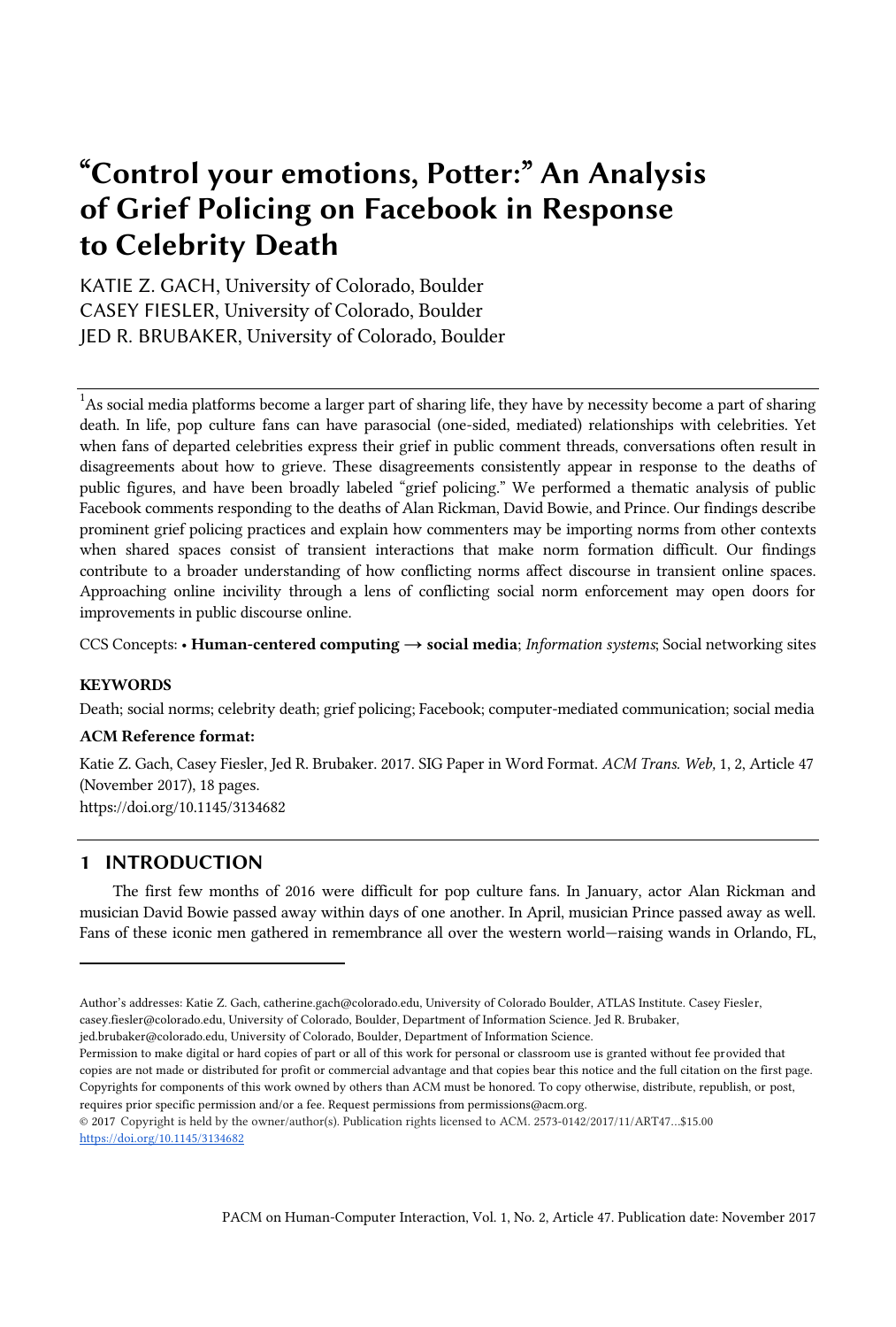singing on the high street of Brixton, UK, and piling flowers at the gates of Paisley Park near Minneapolis, MN. They also gathered online.

Expressions of grief following a death are increasingly observable on social media platforms like Facebook. The bereaved create memorial pages, share photos of the deceased, plan memorial events, or even post messages to the deceased themselves [5,6]. In response to these activities, Facebook is working to increase the platform's capabilities to create spaces for community grief [8]. These efforts build on scholarship from CSCW and other communities that have documented practices and design needs with regard to postmortem data, particularly on social media profiles [5,43,48]. The work to date, however, has predominantly focused on cases of personal loss, in which the bereaved are personally connected to the deceased person. As Christensen and Gotved note, if research in this area continues to focus on intimate/personal loss, "we are in danger of reproducing patterns of disenfranchising certain forms of grief" [55]. Expanding this community's scholarship to include public grief of public figures will not only provide a more comprehensive understanding of online grief, but will allow us to examine larger issues of online incivility in a new context.

When a celebrity passes away, their fans experience the loss of what psychologists call a *parasocial* relationship: a one-sided, mediated relationship that people may experience with similar emotional strength to personal relationships [4,30,54]. In cases of parasocial grief, online communities can provide fans an ideal outlet for collective grief [56]. As one journalist notes, "The usual LOLcats and media links are pushed to the side like trestle tables to make way for an enormous virtual wake" [29].

However, the conditions of this "virtual wake" are not always clear. The complexities of parasocial grief, and whether it is grief at all, are consistently acknowledged and debated in the popular press following celebrity deaths [20,23,29,50]. These debates reflect the broader questions of when, where, and how one should express their grief following the death of a celebrity:

*When it's for someone you know – we have some broad guidelines: the closest to the bereaved must take precedence […] When it's for a cultural icon who knew none of us, these don't exist and there's unease about response.* [20]

"Unease" from a lack of guidelines for parasocial grief is visible when fans and critics alike gather in the comments sections of public Facebook news pages. Despite the relatively limited amount of conflict and broad deference seen on post-mortem profiles, equivalent conversations on news pages are characterized by conflict [2,11,14–16]. Traditional memorial phrases, favorite lyrics, and tribute art become interspersed with attempts to sanction certain commenters who are seen to be out of line.

In this paper, we will examine the sanctions that the popular press has labeled "grief policing" following various celebrity deaths and other major tragedies over the past several years. The most famous use of the term was in a New Yorker piece about the families of 9/11 victims and their negotiations with the planners of the Ground Zero memorial site [34]. In an academic context, Walter describes "grief police" as "a term of abuse for those who might presume to tell others how, or for whom, to grieve." [57]. One writer specifies this behavior in online comments: "The grief police maintain strict yet unspecified standards of exactly who should be sad, and when, and how much. Step outside the boundaries, and they'll be there to scare you back to the safe zone." [51]. Our thematic analysis of public Facebook comments describes the details of these "unspecified standards" in terms of injunctive social norms [37], and offers a different definition of grief policing as *norm enforcement practices around grief*.

As grief policing occurs consistently in conversations on Facebook about celebrity deaths, what could initially appear to be a chaotic space without directions or rules becomes a fairly predictable arena of debate about the social norms of public grief. Online platforms enable new, more direct connections between celebrities and their fans [40]. Online platforms have also become a primary source of news for U.S. adults [25], so the space we examine is a primary "public square" where people receive and respond to news of a celebrity's death. Grief policing illuminates conflicting norms around parasocial grief in online public spaces. In a broader sense, our study of grief policing is relevant to work examining incivility online. The specifics of grief policing give shape to a problem space that is, at a deeper level, defined by differing definitions of grief and conflicting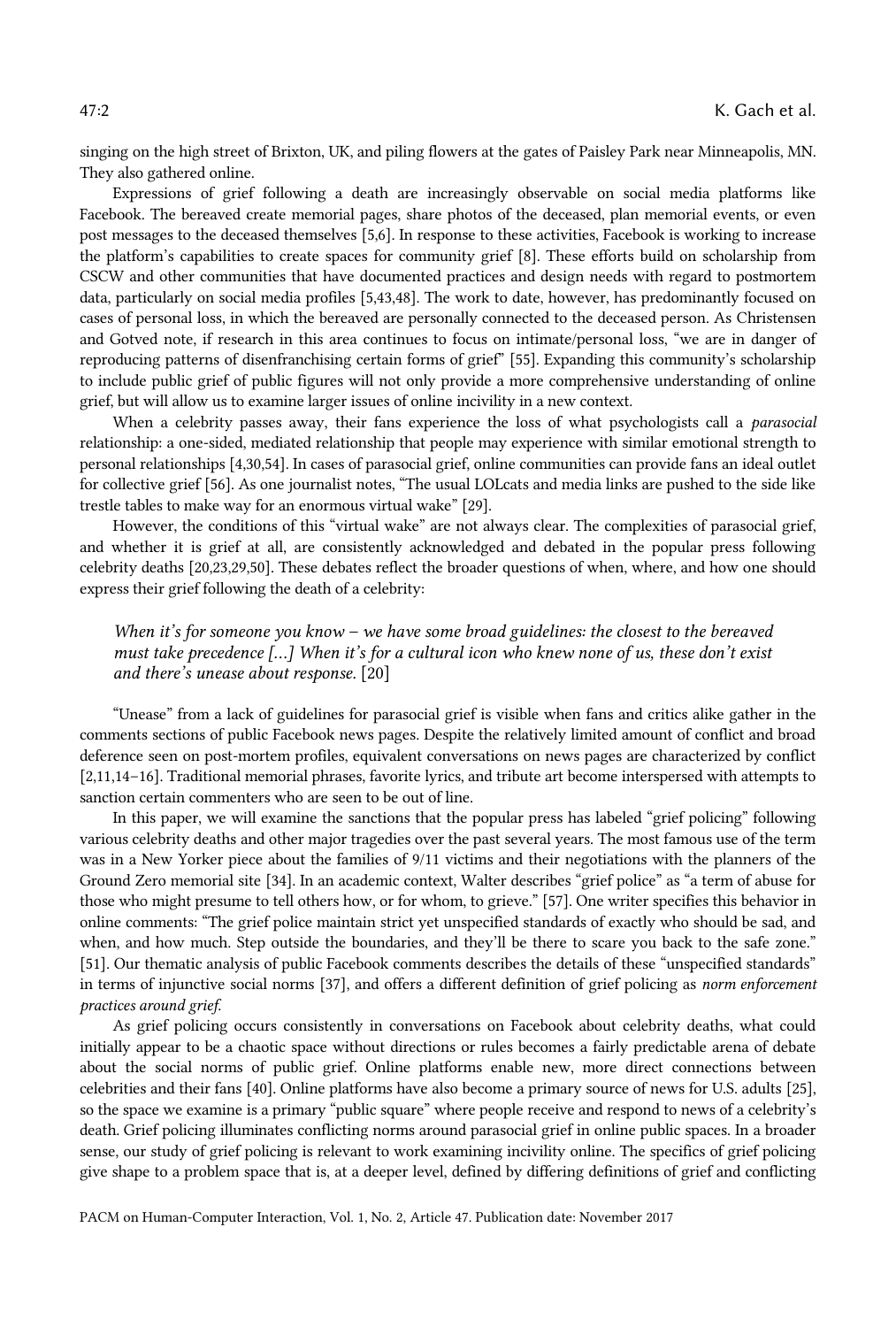online norms. Thinking about online grief at the level of the public and parasocial may open doors for researchers and designers to more holistically accommodate communities and individuals experiencing grief. Similarly, understanding online incivility as conflicting social norm enforcement may open doors for improvements in public discourse online.

# **2 BACKGROUND**

Our study draws from three sets of literature. First, we draw from combined work in psychology and mass communications to understand the relationships that average people have with public figures: what the experience of that relationship can be, and how it shapes the experience and expression of grief. Second, we look to existing literature regarding online grief as both a framework for this study, and to understand where current research of online grief might be lacking. Finally, we look to literature regarding the regulation of online spaces to consider grief policing in the context of social norm enforcement.

# **2.1 Parasocial Relationships**

To understand responses celebrity deaths, it is important to understand celebrity/fan relationships generally. Social scientists describe these relationships as "parasocial" [26,28]. Horton and Wohl originally conceptualized parasocial relationships in 1956 [28]. Over the past 60 years, a robust collection of research has expanded Horton and Wohl's original concept to television, film, and internet media. More recent research indicates that the experience of a parasocial relationship is comparable to that of a personal social relationship [30] in that both are characterized by a sense of belonging, social enjoyment, and emotional investment [19]. Indeed, social media has allowed fans to communicate directly with the stars they admire, and even created its own class of stars, further complicating the notion of "celebrity," and extending parasocial relationships to "networked webs of actual interaction, such as instant messenger, @replies, comments..." [40].

When we extend the literature on parasocial relationships to online spaces, we see that the death of a celebrity may cause fans to experience legitimate grief. Several past studies have examined mass responses to highly-publicized deaths, including Elvis Presley and John Lennon [45], Princess Diana [4], and Michael Jackson [56]. Across these studies, technology provides channels that strengthen fans' bonds with celebrities – bonds that can be quite personal. Walter, for example, examining online responses following the death of British TV star Jade Goody in 2009, observed that Goody's fans succeeded in the "remarkable" task of "linking cultural and personal memory" [58].

Yet, parasocial grief can be confusing to outsiders. Each of these studies acknowledges that parasocial grief is "absurd" to non-fans, highlighting the major difference between personal and parasocial grief: "There are no social conventions or social support for parasocial grieving, which in fact is often met by others with outright ridicule" [26]. DeGroot & Leith go so far as to call that ridicule "disenfranchising" to the parasocially bereaved [14]. In light of these studies, it is clear that a comprehensive understanding of contemporary grief must acknowledge parasocial grief alongside personal grief. As parasocial relationships (and therefore parasocial grief) are mediated, we must review what we know of interactions in the most widely-used medium of our day: the social media platform.

# **2.2 Death, Grief, and Memorialization Online**

The intersection of death and technology has been a staple of CSCW, HCI, and new media scholarship over the last decade. A central contribution of this work includes research on experiences on social media. Studies have ranged from changing grief practices [59] to the design of memorialized profiles [8,46,48]. Social media may be changing the very experience of death in Western cultures [7,59], as "pictures of the dead, conversations with the dead, and mourners' feelings can and do become part of the everyday online world" [59]. While much of this work has focused on personal loss [55], here we survey literature as it relates to the memorialization of celebrities.

The death of a celebrity is followed by an explosion of social media activity. Similar to postmortem profiles and personal loss [6], scholars have argued that these practices shape and reshape our collective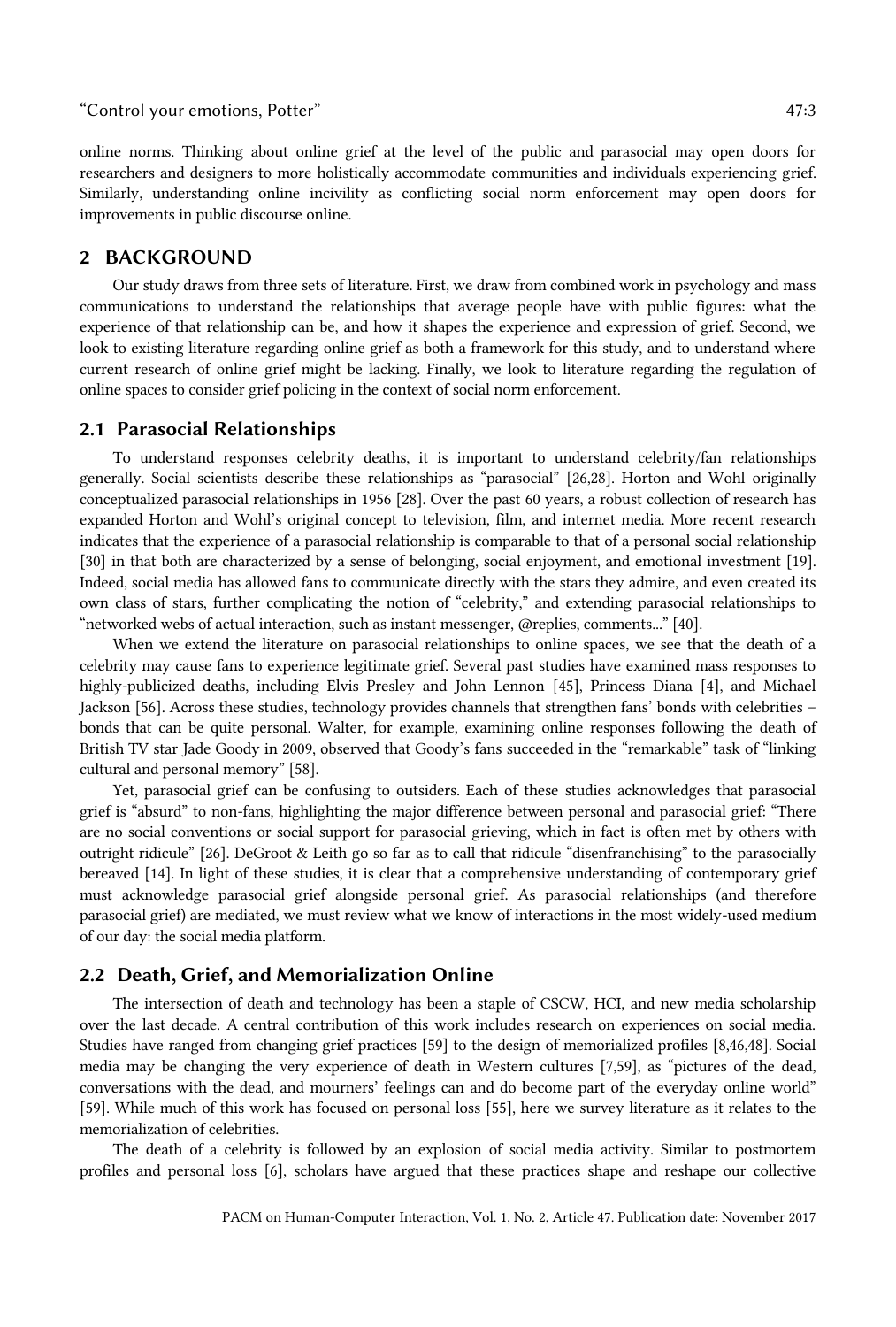memory of the celebrity's life [32,49]. Likewise, online spaces for parasocial grief may be beneficial [56], "help in the process of sense-making" [33], and provide legitimacy to parasocial grief [24]. In a study following the death of Michael Jackson, Sanderson and Cheong found that "social media served as grieving spaces for people to accept Jackson's death rather than denying it or expressing anger over his passing" [56].

In contrast to personal losses where a profile or memorial page often serves are the primary space for grief, parasocial grief may be less centralized, increasing the variety of participants and contexts in which grief is expressed. The diversity of contexts raises questions about who speaks, to whom one is speaking, and who's perspectives are privileged. On profiles following a personal loss, participants look to others for guidance on how to act. Brubaker and his colleagues have described a norm of directly addressing the deceased on MySpace [6], although more recent work suggests that interactions between members of the deceased's social network are increasingly common [60]. Marwick & Ellison, meanwhile, discuss a tendency to prioritize the needs of family members and close friends on Facebook memorial groups [41]. On postmortem profiles, interactions are civil. Participants are largely deferential to those closest to the deceased [41], allowing them to demonstrate appropriate behavior [7]. Given this, to what do we attribute the conflicts surrounding celebrity deaths?

Inconsistent or absent norms for parasocial grief may be the cause of the conflicts and disagreements we observe in our data. Klastrup attributes the lack of shared norms in these online spaces to the compartmentalization of death—its exclusion from other aspects of everyday life—explaining that people "no longer share a religious vocabulary (or belief) with which to talk about and deal with death" [33]. This thesis, referred to as "sequestration" [59], can result in uncertainty for the bereaved.

Disagreements and conflicts, however, can have positive outcomes. While only tangentially discussed in Sanderson & Cheong's study, the did find that "critical" and "defensive" conversations "*facilitated reactions from other participants who rose to defend Jackson against his detractors"* [56]. They continue by arguing that, "*in valiantly defending Jackson and confronting his critics, they hastened their acceptance of Jackson's death, and actively proclaimed his legacy and global impact* [56]. Even if disagreements can be beneficial, it is not entirely clear what behavior prompts these types of disagreements – the focus of our study here.

Online practices shape how we remember cultural icons [32,49], making the norms that govern these practices all the more consequential. What remains unclear is how the norms around death and bereavement are negotiated and established in online spaces when the bereaved are experiencing parasocial grief rather than personal grief.

# **2.3 Regulation of Online Spaces**

As spaces for online interaction expand, regulation of these spaces is increasingly important. As any YouTube viewer can attest, comments sections can become notoriously toxic spaces, which can be affected by regulation [17,36]. Formal regulation commonly takes the form of website privacy policies, codes of conduct, or "community guidelines." These policies create legal protections for the website and allow moderators and users to remove or report abusive content. However, website policies may be inconsistent and difficult to enforce [52], or, in the case of Terms of Service, rarely read [22]. In addition to formal policies such as law and technical architecture or market pressures, Lessig puts forth social norms as an important source of regulation [38]. These are "collectively determined" informal rules, policed by informal sanctions that community members impose on one another [38]. Norms are particularly important in circumstances in which formal rules are unclear or conflict [21]; when confusion results, community-created social norms are often more important for regulating behavior than official rules [18].

Grief policing as examined here is one example of norm enforcement that commonly appears in online spaces where other sources of rules (such as law) may be irrelevant, confusing, or nonexistent. Speech that is not explicitly prohibited by the site itself may be unwanted by subsets of users, who turn to specific requests and responses to regulate comments and set expectations for conversations. In this way, *implicit* norms can become evident from the ways that community members informally define and police acceptable behavior, and eventually may become *explicit* when formalized (e.g., in community guidelines) [10].

For example, in their study of norms on Facebook, McLaughlin & Vitak found that overly emotional posts were not considered appropriate. They describe interactions with these posts in terms of "expectancy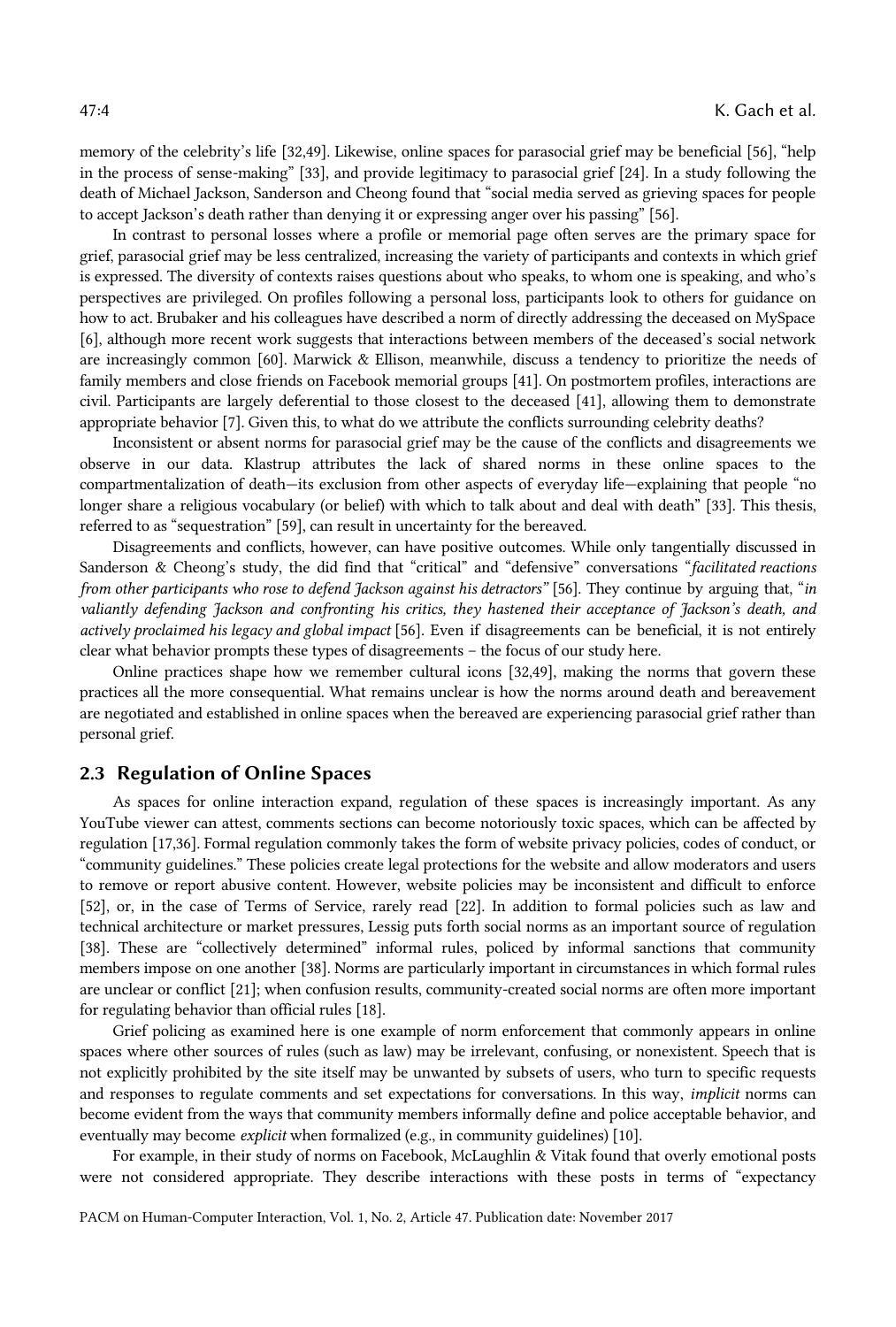violations," which prompt sanctioning that varies depending on user relationships [44]. Community sanctioning may take the form of corrective suggestions or public shaming [1], while positive reinforcement can be either overt praise, or simple Likes or upvotes. Therefore, whether users are told "do this, not that," "you were bad," or "you were good," all of these serve to communicate what the norms of the community might be. However, this communication can be challenging; implicit norms are often difficult for newcomers to a community to learn [35].

One reason that communication (and therefore, effective enforcement) of norms is challenging is that actual *collective* norms that emerge from community interaction may be different than *perceive*d norms that differ from individual to individual [37]. Similarly, we may perceive *injunctive* norms (how one should behave in a community) differently than *descriptive* norms (how community members actually behave)—and these can be antagonistic, providing conflicting information [37]. In a space where many may be newcomers (such as the comment section of a single news article), interaction generally occurs without much prior observation and thus no sense for descriptive norms. Therefore, in making decisions about how to behave, people may come with pre-existing notions of injunctive norms—possibly imported from another context. For example, in online spaces, people often import behavioral norms from the outside world [39,44]. In the case of Facebook, ideas for how one should behave in a *public* space may come from how one behaves in the more cohesive community of their private Facebook posts among friends.

Social norms in online spaces such as Facebook are often heavily tied to representations of self, with different social identities governed by different norms [47]. Therefore, in spaces where participants may not have a clear social identity, it may be more difficult for norms to crystallize. In fact, the effectiveness of norm communication is directly tied to social tie strength; strangers (such as the commenters on a single public Facebook post) are least likely to communicate norms in a way that results in changed behavior [37]. Though prior work has shown the existence of cohesive norms on Facebook among friends [44], these norms may or may not translate to contexts with different types (or lack) of social ties. In this study, we consider the process of norm enforcement and communication in the specific context of grief policing in these more transient online spaces.

# **3 METHODS & ANALYSIS**

To explore the ways that commenters regulate each other following celebrity deaths in online comment spaces, we conducted a qualitative, thematic analysis of comments posted on Facebook in response to news articles announcing the death of celebrities. Our analysis focused on the three most notable celebrity deaths during the first half of 2016: Alan Rickman, David Bowie, and Prince. Each of these celebrities had significant fan bases, and their deaths prompted gatherings (online and off) that resulted in visible expressions of public grief.

We started our study with an exploratory phase in which we examined public Facebook comments, guided by an initial research question: "What are the public responses to a celebrity's death on Facebook?" Following each death, we reviewed news articles and responses related to the death that were posted to Facebook. Relevant posts were identified via Facebook searches for the celebrity's name and via Facebook's trending topics. During this phase, we read all available comments responding to the news post, and encountered a recurring pattern of arguments and disagreements. In particular, we were struck by the consistent presence of sharp disagreements over what types of comments and expressions of grief were appropriate––grief policing was ubiquitous.

After an exploratory phase, we identified the first Facebook posts published by CNN (see Figure 1) and The New York Times announcing the death of these celebrities. We selected the earliest Facebook posts announcing the death so as to focus on immediate and early responses. We then read all comments added within the first 24 hours after the news article was posted, in excess of 1,000 comments per post. During this process, we found that conflicts were typically concentrated in the top responses to an article. For this reason, we created a dataset comprised of the top 100 comments from each post (600 comments total) for our focused analysis on grief policing, excluding comments that were clearly spam or solely linked to other content.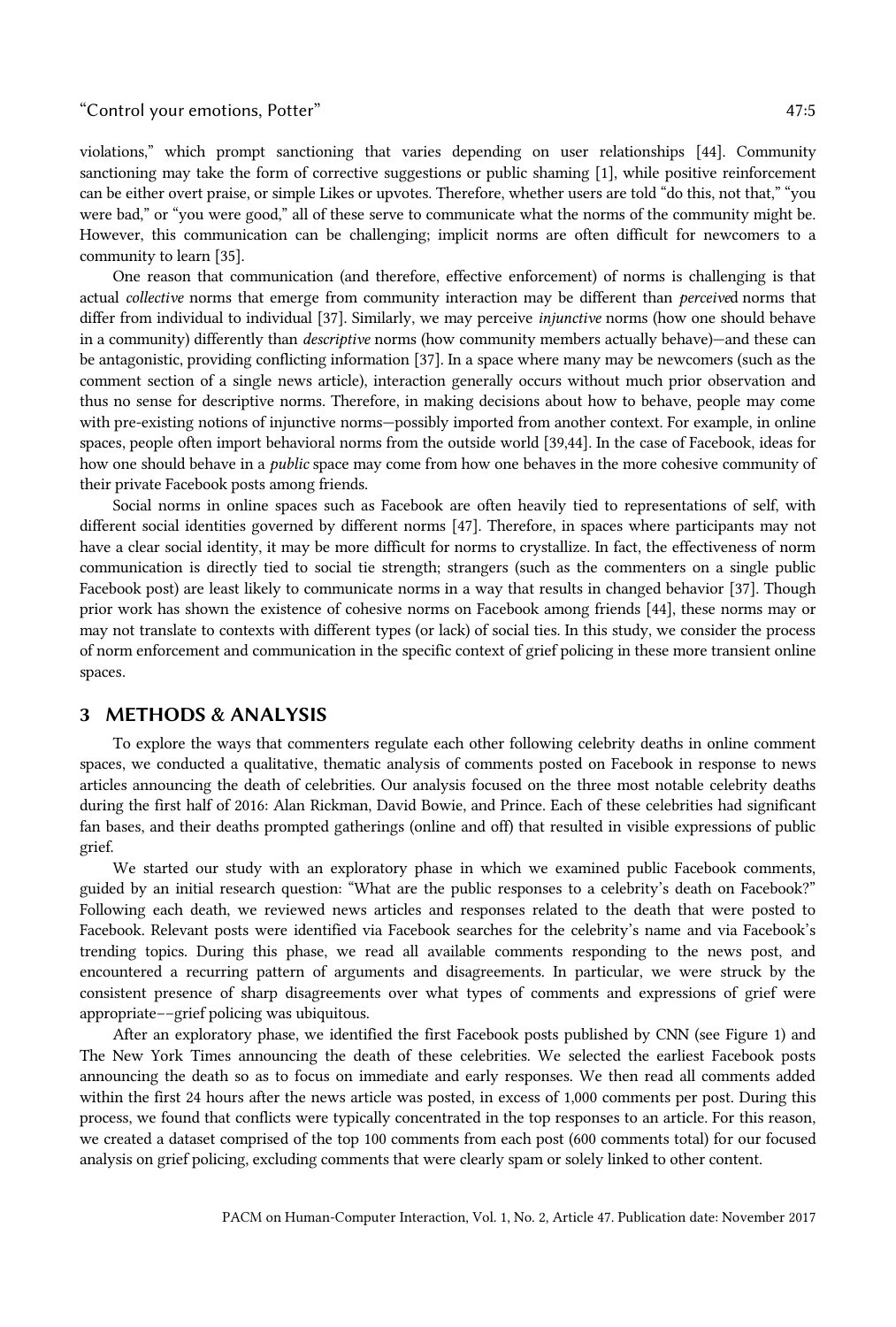We performed a thematic analysis of our data [3], adopting an inductive and grounded approach to the analysis [13]. We started with a close reading and open coding of the comments in our dataset. Across three rounds of coding, we made note of comments that were involved in disagreements, and of how comments referenced each other. Two authors then aggregated codes into preliminary categories such as "expression of sadness" and "reference to deceased's work." We organized the preliminary categories into broader themes, such as "defending a grief space," or "rejects legitimacy of parasocial grief." We then authored data memos to further elaborate how different types of comments attempt to correct, critique, or regulate others. Through a series of discussions, all authors collaboratively refined themes, iteratively comparing our themes to the data they describe, until we arrived at the themes presented below.

We present the comments as originally posted, with no changes for grammar, spelling, or clarity. As the use of verbatim quotes does raise an ethical issue of the possible re-identification of commenters, we took great care in considering what expectation of privacy commenters might have. In contrast to content in personal social media spaces, these comments appear in an explicitly public space, addressed to an unknown audience of strangers. In considering levels of disguise as proposed by Bruckman [9], we determined that the subject matter and context of the content pointed to allowing verbatim quotes, in line with typical practices with thematic analysis of news comments [12]. The decision to use verbatim quotes was based only on the particularities of this context. Future studies that use similar methods must consider issues of privacy and re-identifiability in context when deciding how to present data examples.



## **Fig. 1. Screenshot of CNN International's announcement on Facebook of Rickman's death. Comments and replies appear as shown, sorted by most popular.**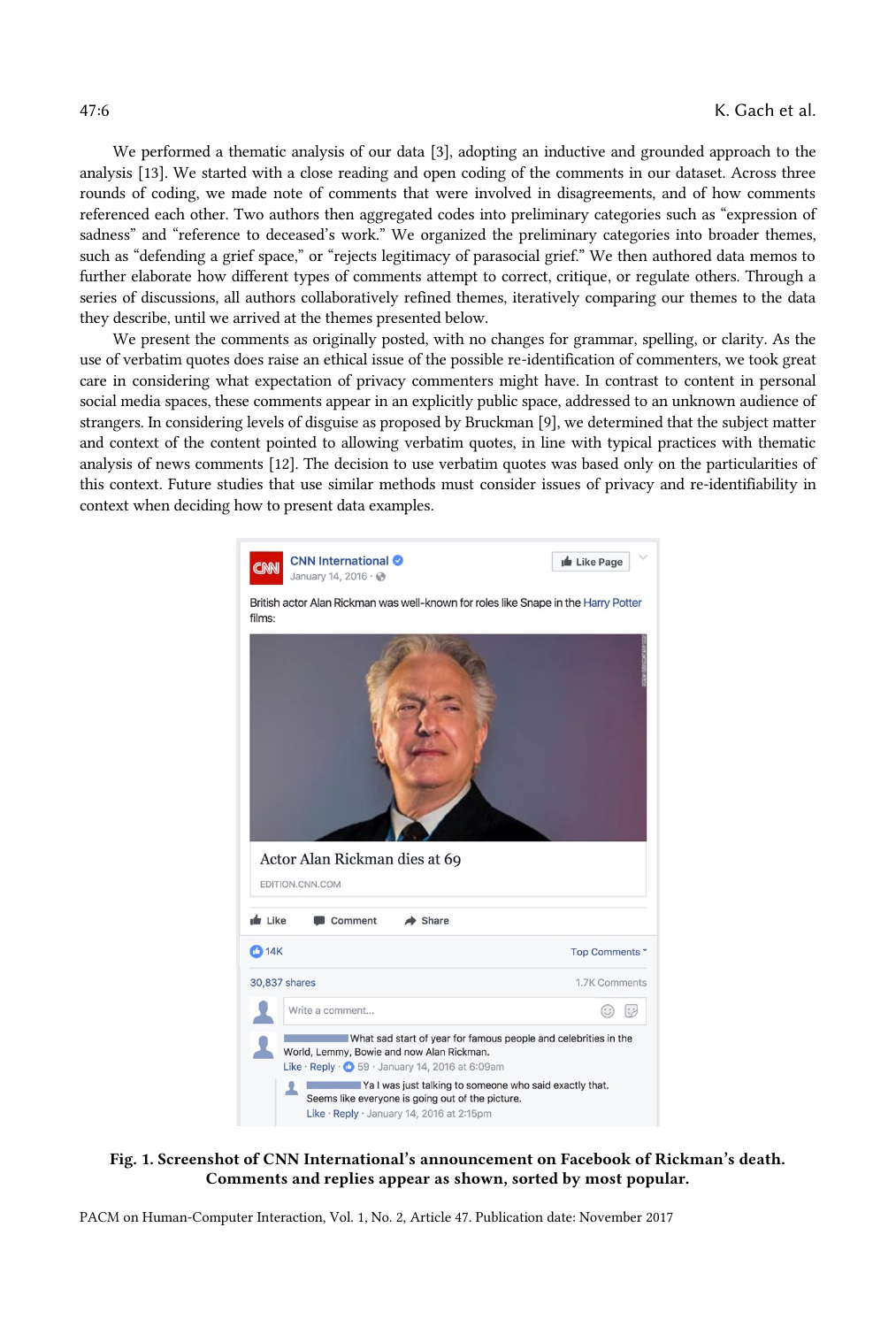# **4 FINDINGS**

Grief policing occurred throughout the comment threads we analyzed, even in response to seemingly generic or innocuous condolences. While policing comments could be surprising, their presence provided a way to identify and understand the implicit norms that conversation participants used to regulate this space. In describing the social work that is being done in these comments, we expand Walter's description of grief policing as "a term of abuse," acknowledging that the so-called "grief police" neither deserve abuse, nor are necessarily abusing others. We therefore land on a different definition of grief policing as *norm enforcement practices around grief*. In the context of public Facebook news pages, we find that grief policing is indicative of conflicting norms about grief that may be imported from other contexts.

In our data, we saw three major themes. The first includes corrective or shaming comments that accused a commenter of not grieving in a space that is specifically for grief. Subcategories in this theme distinguish between commenters attempting to redirect attention to themselves, and redirecting attention to a larger cause or issue. The second theme describes policing comments that respond to inappropriate expressions of grief. The third theme includes comments that positively reinforce comments as ideal responses. For each theme, we start by describing the type of content that grief police are regulating, providing illustrative examples of the policing interactions.

# **4.1 Absence of Grief**

When the death of a celebrity becomes public knowledge, comment threads on news stories become a space for grief. The policing comments we observed enforced common western cultural norms, including the proverbial wisdom that "one must never speak ill of the dead." Comments were policed if they referenced the deceased person in any negative way, including insults and references to alleged disreputable behavior of the deceased. The general claim of these types of policing comments was, "This is a space for grief, and your speech is not an expression of grief."

For example, as details about David Bowie's past emerged within the comment thread, commenters debated the appropriateness of discussing his alleged illegal sexual relationships. One such comment argued that Bowie's death was a moment for us to reflect on the seriousness of statutory rape and take action to address this issue. This comment, however, received multiple grief-policing comments objecting to the topic:

*As a huge fan of Bowie it personally upsets me that people have chose the moment of his death to bring up his past. However bad his past actions may be, using a persons death as a platform to voice your opinions on that individual isn't the right thing to do. (Comment #74, Bowie)*

The Bowie fan who wrote this comment began their protest with a common policing tactic: asserting one's self as a mourner who is directly affected by norm violation, in this case, claiming the social identity of a "huge fan." Highlighting a personal connection reinforces the comment thread as a grieving space for the bereaved, a space in which they should not be subject to those who would speak ill of their dearly departed. Policers who claimed their identity as fans were requesting a positive maintenance of focus on remembering the person well. This finding represents a common expectation of behavior in grief spaces.

#### **4.1.1 Attention Seeking**

Personal attention-seeking and apparent exploitation were both ways that commenters were accused of not maintaining focus on the deceased. Our dataset revealed some nuance here, in that policing also occurred in response to what might appear as neutral or positive comments. Take the following exchange that starts with what appears to be a heartfelt and well-composed tribute to Prince from a fellow celebrity:

*Michael Jackson, David Bowie, John Lennon, and Prince. There's gonna be one heck of a concert up there. Rest in peace. (Comment #1, Prince)*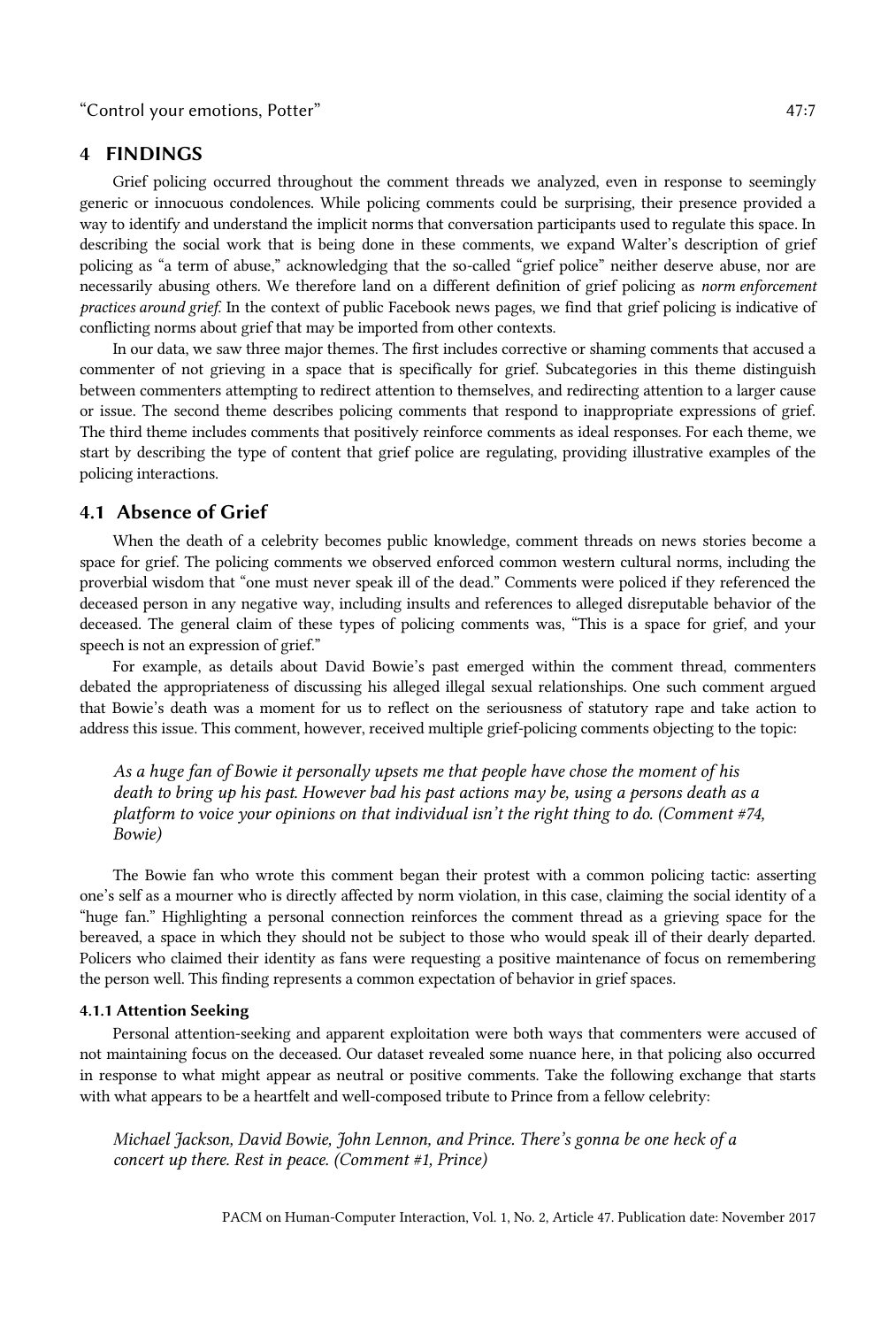However, this exact comment appeared on several other posts, a fact pointed out by a reader in their response:

*Shut up. You posted this exact same thing somewhere else. You're not here to pay respects, you're here to get 'likes' and promote your own page. (Comment #2, Prince)*

In this reply, the commenter articulated why the original message was objectionable: the commenter had posted it in multiple places, presumably with the aim of self-promotion. The comment that policed this practice also articulated the norm by which acceptability of comments should be judged: the thread has become a place "to pay respects." The phrase contains an undertone of owing the deceased something, or of being present to *give* attention. *Taking* attention violated this norm, and was not tolerated. Policing comments in this category attempted to regulate comments that were perceived to divert attention from the deceased to the commenter. Comments accused of diverting attention (like the one above) were high in the comment thread (received many Likes and replies), and were often written by someone who could stand to gain from growing an audience (like the promotion of their own page). The accused comments sometimes attempted to connect the commenter with the deceased in a way that elevated or emphasized the commenter's importance in relation to the deceased. One commenter spelled out this accusation:

*it disgusts me but it happens all the time, when somebody important dies many of the people making tributes… do it by reminding us how the dead person admired the tributer! It's so selfish, inappropriate and disgusting! (Comment #2, Rickman)*

Comments like this were especially common following Alan Rickman's death; recycled news regarding his work with author J.K. Rowling prompted many to believe that Rowling had announced something related to the character Rickman played in the film adaptations of her Harry Potter series. Many found this distasteful:

*I'm sure she is honest and not trying to stay relivant by coming out with now instead of before he died what disrespect for such a great actor known for way more then one character (Comment #8, Rickman)*

In this example, commenters policed expressions of grief by accusing Rowling of making herself the center of focus. Similar commenters accused of attention-seeking were also called "disgusting," "inappropriate," and "sickening," all terms that indicate norm violation. Some comments may have attempted appropriate expressions of grief, but were perceived to be doing something else.

#### **4.1.2 Exploitation**

The second way that attention diversion appeared in our data is in response to comments that are interpreted as seeking gain for a specific cause. In contrast to comments that promote a personal agenda, these comments were perceived to promote a *non*-personal agenda and at times even pointed out the utility of the person's death.

One illustrative example started outside of Facebook, but bled into our dataset. Following Rickman's death, actress Emma Watson memorialized her colleague by tweeting several of Rickman's quotes, one of which was about feminism. Some found the reference to feminism to be distasteful, and told Watson so via social media. A few celebrity news sites reported this as a "major controversy." Following that, Facebook responses to Rickman's death included references to Watson's tweet. This prompted serious argument over what was "exploitative" and what was appropriate in remembering Rickman. One commenter agreed that the tweet was distasteful, and explained why:

*There was NO need for her to post about feminism. […] She could have easily stated how he was a great actor and left it at that but no, that obsession with feminism had to come up. You*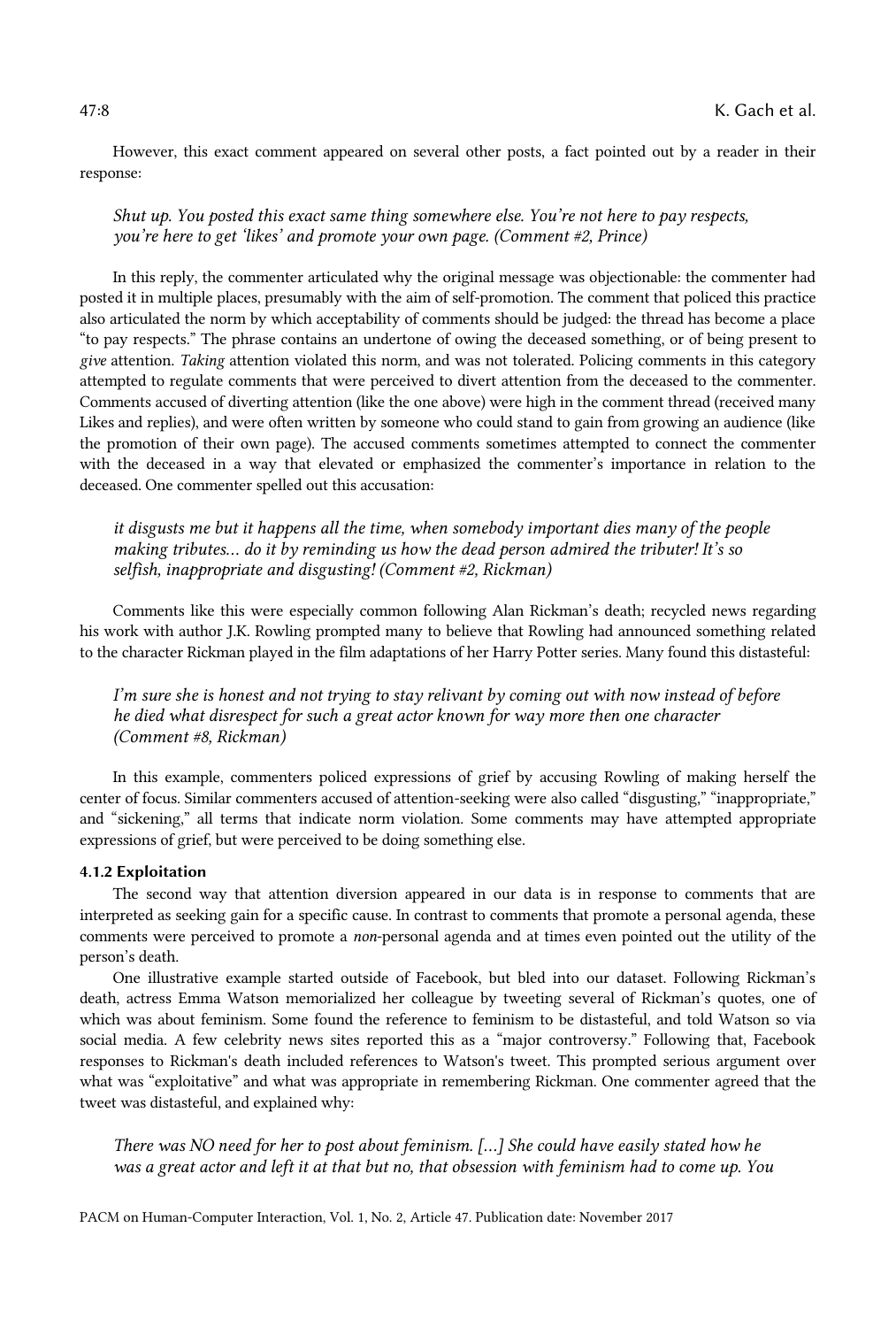*can all say "oh its okay, the made other tweets about him" that isn't the point, the fact the she had to even think it was a good idea to post about feminism when he died is just wrong. (Comment #6, Rickman)*

In this example, this commenter clearly disapproved of Watson's "need to post about feminism." They also stated the norms around grief that they wish Watson had followed: maintenance of focus on Rickman's career, and absolutely not about her signature social issue.

Accusations of exploitation seem contradictory: some enforced a norm that any personal opinions were inappropriate, while positive personal opinions made up most of the thread. The blanket disapproval of any negative comments was complicated by the controversial nature that can surround causes that the celebrity may have supported in their lifetime. Since social issues are subjectively positive or negative depending on one's opinions, the apparent contradictions here refer back to the "Never speak ill of the dead" norm. The policer may simply have a negative view of feminism, prompting them to leverage the norms that demand personal focus and reject negativity.

In these examples, policers attempted to eliminate negative conversations, as well as conversations on any subject other than the deceased. They spoke out against these comments in keeping with norms that were familiar to offline grief spaces. However, a different type of grief policing occurred enforcing the norm that an online comments section is *not* a space for grief at all. We turn now to these comments that do not recognize public grief for parasocial relationships.

### **4.2 Inappropriate Grief**

Responses to news that an artist had died contained a wide variety of emotions. The expressions varied from lengthy details of the author's grief to lone emoji displaying sadness, crying, broken hearts, or flowers tiny digital versions of traditional funerary decorations. Even these formulaic expressions were susceptible to grief policing. In our analysis, we found that expressions of grief-related emotions were the target of policing specifically because of the use of emotion. They fall into two sub-categories: emotions incommensurate with the relationship, and emotions incommensurate with grief altogether.

#### **4.2.1 Incommensurate with Relationship**

Facebook was flooded with reactions to Alan Rickman's death, many expressing strong emotional reactions. Just as Rickman's character in the fifth *Harry Potter* film called for Harry to "control [his] emotions," grief policers in this context found overt displays of sadness distasteful. They expressed a norm that grief is specific to personal, rather than parasocial relationships. One user went so far as to call for a general silence of expressions of grief about the actor:

*Okay people!!! I understand that Alan Rickman was a pretty good actor (even if he usually played grumpy types)....but PLEASE- stop with the whole "Boo Hoo, I'm sooo sad!" shit. You never met him, you didn't know him.... move on to being sad about something that matters[…] (Comment #204, Rickman)*

This is an example of the first form of emotional grief policing, which involves regulating displays of emotion that are perceived to not match a commenter's relationship to the deceased. Excessive sadness was the most commonly-referenced problematic behavior regarding expressions of parasocial grief. Sadness was often the general tone of an entire thread, only to be interrupted by policing comments such as the one above.

The second form of emotional grief policing regulates any grief expressed for celebrities. Some commenters seemed to dislike the very idea of the public grieving a celebrity, who may have been "just an actor," as opposed to a public servant or hero. Rather than calling out specific commenters, these grief police seemed to appear at random in conversation threads, and address a more general audience: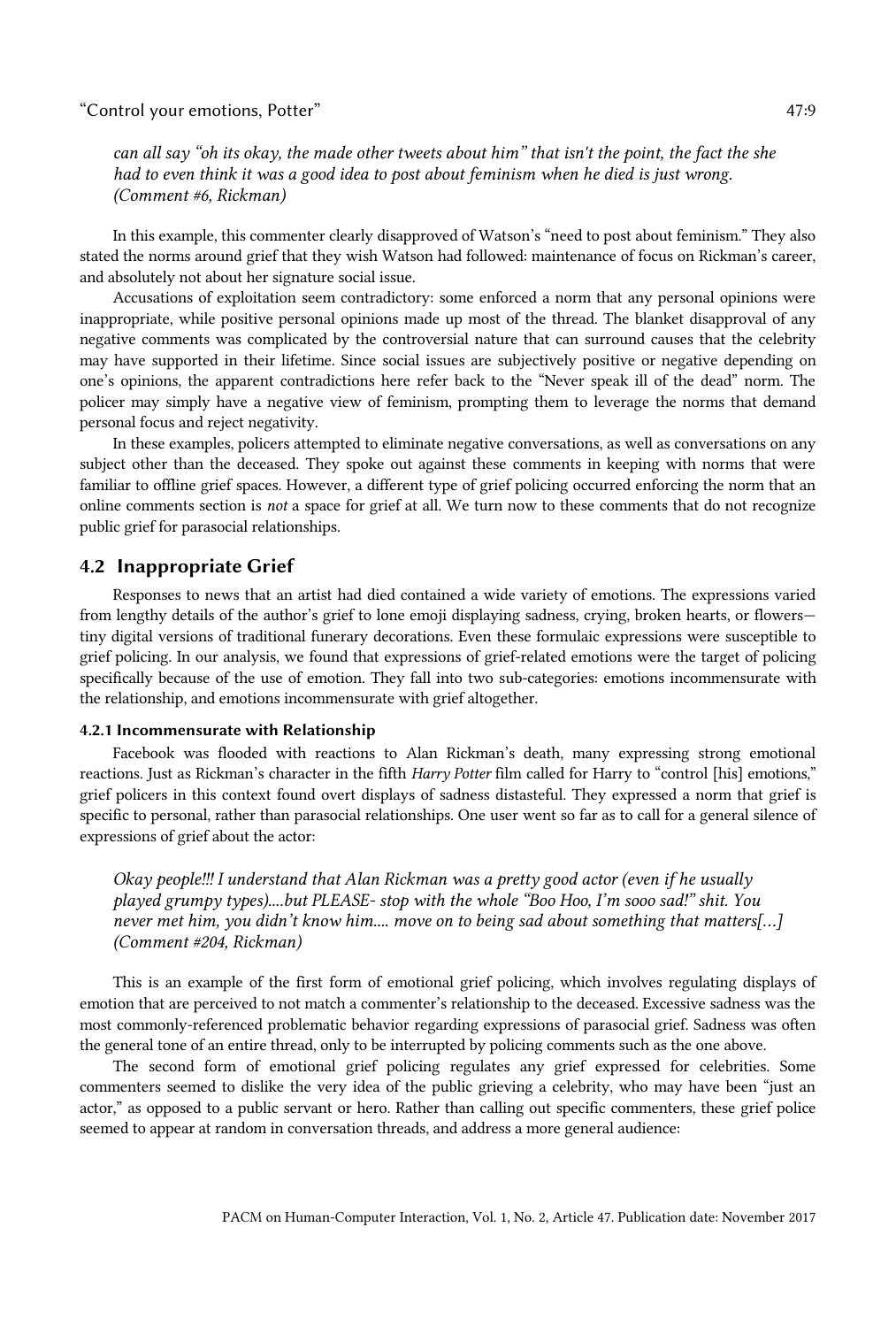*31 navy seals died late yesterday. All special forces and many who killed saddam Hussein. THIRTYONE. Anyone understand the impact of that??? (Comment #17, Rickman)*

While this comment may have had stand-alone merit, its appearance in a discussion about Alan Rickman juxtaposed the importance of an actor with the importance of members of the military. A similar comment appeared in the Prince discussions:

*It is to bad Prince is dead, but their are Serviceman and woman died everyday and CNN say nothing, THAT IS WHAT SAD (Comment #280, Prince)*

While not necessarily negative towards other mourners, these grief police used the conversation to remind others of the democracy of death, or of the greater importance of other deaths. These policing comments may have also been attempts to elevate average people––often those who suffered the same cause of death as the celebrity. The commenters may have felt a sense of injustice at the volume of emotion for the celebrity, when average people that they feel are deserving of such remembrance did not receive it.

Excessive sadness was also policed when dedicated fans of the deceased perceived other commenters as less dedicated than themselves. Consider this comment about Prince:

*I find it funny that all these so called "prince fans" wanna become fans all the sudden and label him a legend when yet... a couple of days ago… none of these "fans" weren't talking about or praising him… you people on here are nothing but some lying hypocrite losers! (Comment #15, Prince)*

While this commenter did not specify their own connection to Prince, they labeled the volume of praise seen in the wake of Prince's death to be disproportionate to the number of true Prince fans. Accusing mourners of 'lying' and hypocrisy reflect this commenter's desire for honesty in reflections about Prince's death. Exaggerating one's love for the deceased betrays the social identity of fans as a group, a factor which strongly moderates the effectiveness of norm enforcement [37]. In these cases, the comments suggest that grief police object when they feel a stronger parasocial relationship to the deceased than others.

#### **4.2.2 Incommensurate with Grief**

This category mostly consists of instances in which commenters celebrated a celebrity's death. Celebrations were rare, but were the most heavily policed statements we found. Commenters in these threads expressed relief or even happiness that the person had passed away. For David Bowie, his alleged past misdeeds (as discussed above) prompted some to express a lack of grief. Additionally, his perceived involvement in politics prompted such a comment from one person who denied any well-wishing to someone who was apparently "anti-Palestine," even saying "Good riddance!" Other fans disapproved of this discussion, enforcing a norm prohibiting negativity at a time of death:

*You are a sad little man. Anyone who gloats or takes joy in anyones death has an evil tainted soul. (Comment #51, Bowie)*

In contrast to the comments that were incommensurate with the relationship, this subcategory is not necessarily negative. Some commenters attempted to remind others of the humanity of the deceased and typically responded to any of the traditional expressions of grief or memorial phrases.

#### *People die everyday not just famously people (Comment #56, Prince)*

These comments carried a much different tone than the previously discussed forms of policing. Other comments in this category reminded mourners to consider the grief of the deceased's family alongside their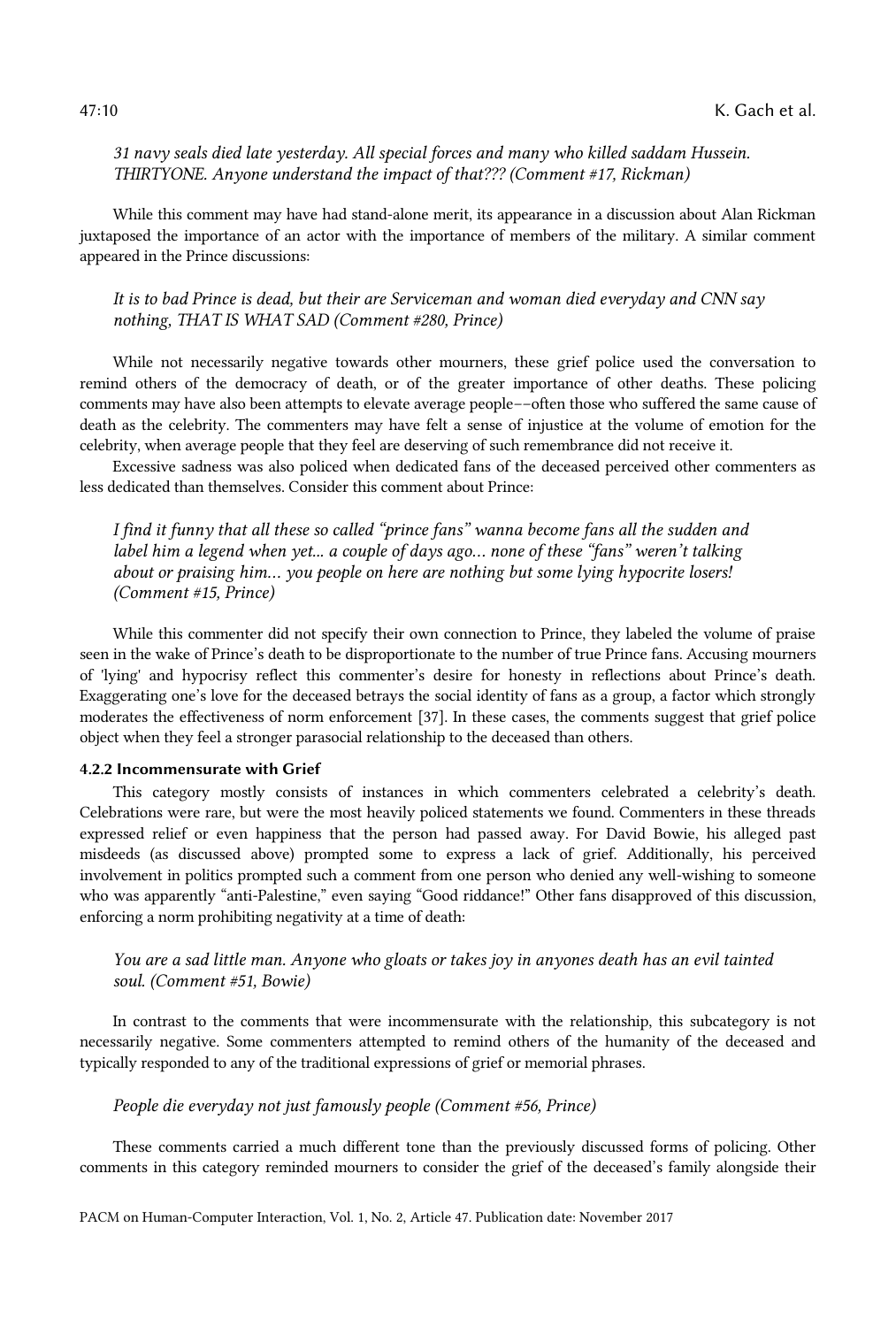own, or insisted that fans are not truly grieving the person who has died, but something else altogether [50]. This presented a compelling difference in where expressions of parasocial grief were focused. Fans' condolences freely referred to the late celebrity in any of their performed identities: Alan Rickman was Professor Snape to some and Hans Gruber to others, David Bowie and "Ziggy Stardust" seemed to be interchangeable terms, and only Prince's lifelong fans or family members knew that his surname was "Davies." Misrepresentations of any of these identities, even by accident, prompted policing. In one CNN thread, an Alan Rickman fan posted a popular (but fake) quote, to which another responded:

*He never said this quote. STOP SHARING IT. You're disrespecting the dead. It's ludicrous. (Comment #78, Rickman)*

These conversations presented an interesting reality of parasocial relationships: fans often connect with the character or art created by the person, while not actually knowing the person themselves. Some comment threads were welcoming to fans' stories of which character or work first drew them to the late celebrity, while other threads sanctioned any emphasis of one character or stage name over another, or emphasis of any performance over the person's civilian identity.

These two types of emotional grief policing are both related to the ridicule referenced above [26], and represent a lack of recognition of the legitimacy of parasocial grief.

# **4.3 Approval and Defense**

In contrast with the disagreements described above, we also observed positively valenced responses that affirmed the appropriateness of expressions of parasocial grief. These comments did the work of lifting up the types of responses that were acceptable and praiseworthy. Some were simple statements of approval:

#### *Perfect! Thank you for your words! (Comment #2, Prince)*

In this first example, a fan was appreciating what the original poster shared. We may deduce that others felt similarly, as that post––an original tribute poem––was the most-Liked comment in the thread. Top comments, while technically popular, were still subject to criticism in concurrence with the norms described above that do not recognize the legitimacy parasocial grief.

Others expressed approval by defending comments. Take, for example, the comment below. Where one commenter policed, calling the original post offensive, another defended the original poster as being appropriately within the norms of the conversation:

*How's that an offensive comment to his family?? He's expressing how incredible David Bowie was. We got to exist in a time that he did. Which was awesome cuz he was an amazing artist and human being. (Comment #13, Bowie)*

In response to ambiguous boundaries of correct speech in this context, this comment overtly identified acceptable behavior, and its rationale. But policing is not always so straightforward. In the following example, we see both sanctioning of criticism, and criticism of the commenter:

*…please don't be co critical! Same thing is going to happen to us but with less to say. People*  lets there emotions out during these sad times! There is nothing wrong with that and to put *them down for that, well i don't think many people will have anything good to say about you and im sorry for that! (Comment #37, Prince)*

Note that in this example, contradictory norm enforcement happened within a single thread. The disagreements between conversation show that grief policing may be the result of conflicting norms. Conflicts make norms explicit; notice that policing comments often followed a pattern of identifying a descriptive norm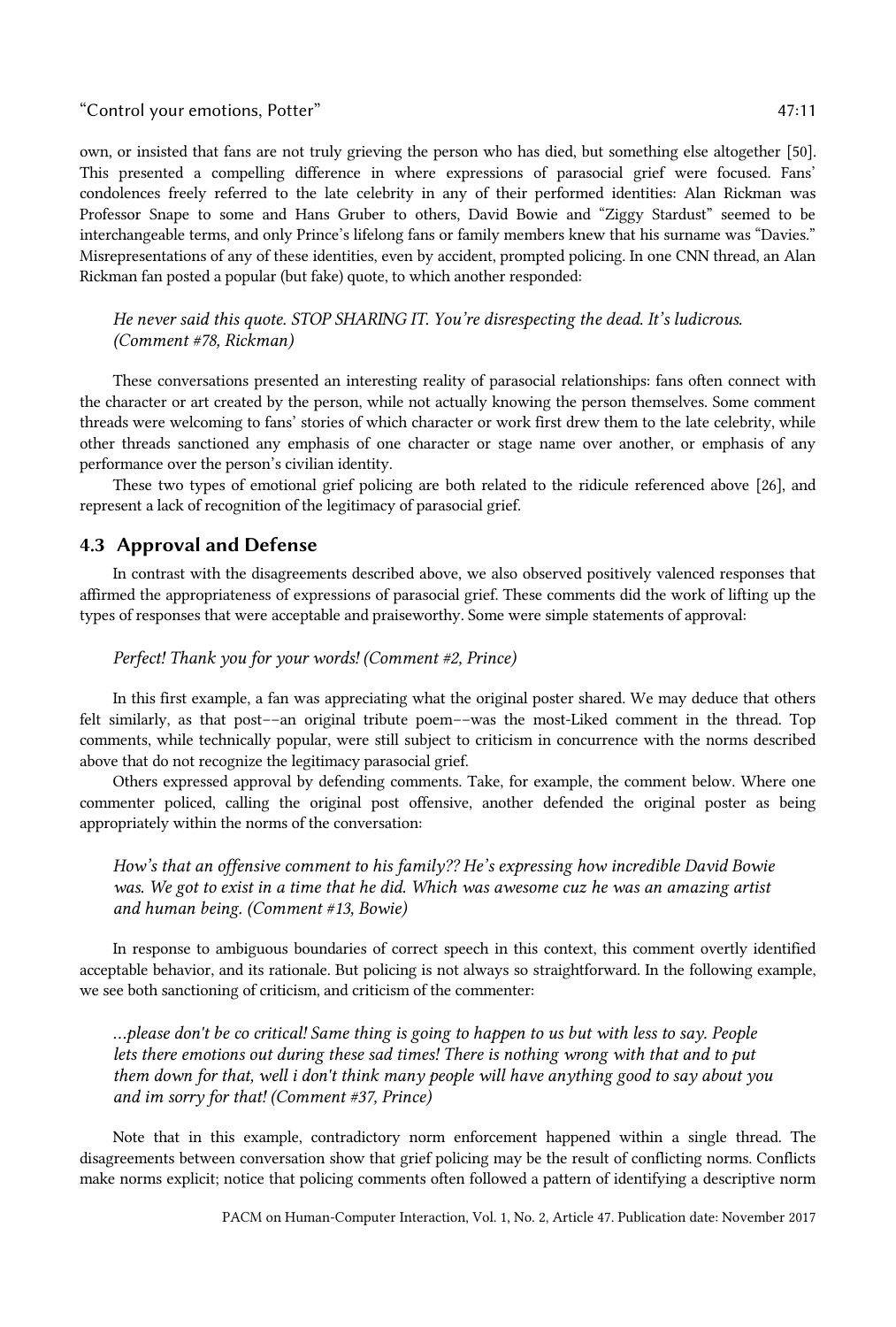with disapproval, ("Why is everyone doing this?"), followed by a correction based on an injunctive norm ("You should be doing \_\_\_\_.") [37].

With examples from a rich set of data, we have described three themes of grief policing, and what norms are being enforced within each theme. We now proceed to further discussion about the implications of our observations.

# **5 DISCUSSION**

Throughout our data, we saw people in conflict over when, where, how, and who to grieve. While the conflicts are striking on their own, they are all the more so because conflicts surrounding personal loss are rarely visible [6]. Participants often defer to those closer to the deceased for appropriate behavioral cues [41]. As no such deferential party exists for public figures in a public online space, this norm is less relevant here. It is unclear if there are any shared norms specific to spaces such as the ones we studied. In the absence of shared norms, people imported and enforced norms from other contexts. On a deeper level, the differences in the norms that people imported reflect fundamental disagreements about what grief is, and how it should (or should not) be expressed online.

# **5.1 Norms in Conflict**

One reason for the lack of clarity about acceptable behavior is the absence of existing shared conversational norms in a public comment thread. The practices we have described occur in an environment where the formation of shared norms is notably difficult [27,42]; therefore, many sets of norms converge [44], and (due to the weak social ties among commenters) are ineffectively enforced [37]. Grief policing thus provides an example of how norm enforcement plays out when norms conflict in online spaces comprised of transient interactions.

The transient ways in which we encounter and interact with public Facebook posts and their comment threads make it difficult for norms to emerge. This difficulty is compounded when posts reach large audiences, as was the case with the posts in our study. While the content may persist, the user's encounter with it, and the specific context in which it exists, is transient, resulting in a lack of consistent norms.

People learn how to behave on Facebook by watching others and importing norms from offline life [37,39,47,61]. When people see a public news post and its comments in their Facebook Newsfeed, they join thousands of others in a transient community comprised of one-off contributions that make it challenging for prevalent norms to emerge, let alone shape future behavior. As Lapinski found, social distance between people in a given context is a strong indicator of how effective norm enforcement will be. That is to say, norm enforcement among strangers, as in this context, is largely ineffective in changing future behavior [37]. Thus, we find an online space that lacks its own specific shared norms––norms that would emerge from consistent engagement over time, and in a manner unique to that space. In the absence of site-specific norms, it is reasonable to presume that participants are importing norms from other places.

#### **5.1.1 Norms from Facebook**

Given our dataset, the most prominent source of imported norms is most likely Facebook [44]. People encounter news stories like those we studied while browsing through updates in their personalized Newsfeed, browsing in Trending Topics, or when using Facebook's internal search feature.

In the Newsfeed scenario, Facebook displays the story of the celebrity's death in an identical format to any other post in Newsfeed. One might see the post unexpectedly, alongside updates from friends, family, and Liked pages. McLaughlin & Vitak found that Facebook users generally do not consider the platform an appropriate place for overtly emotional posts, or "private or sensitive grievances" on personal timelines [44]. If the threads we analyzed appear alongside personal status updates, it stands to reason that users would enact similar norms in responding to both types of posts.

Alternatively, when a person seeks information about a celebrity's death in the search feature, Facebook displays a feed that consists only of posts and articles about the deceased person. In this scenario, the person is seeking a more specific place to respond, and has likely had more time to be thoughtful about the death, in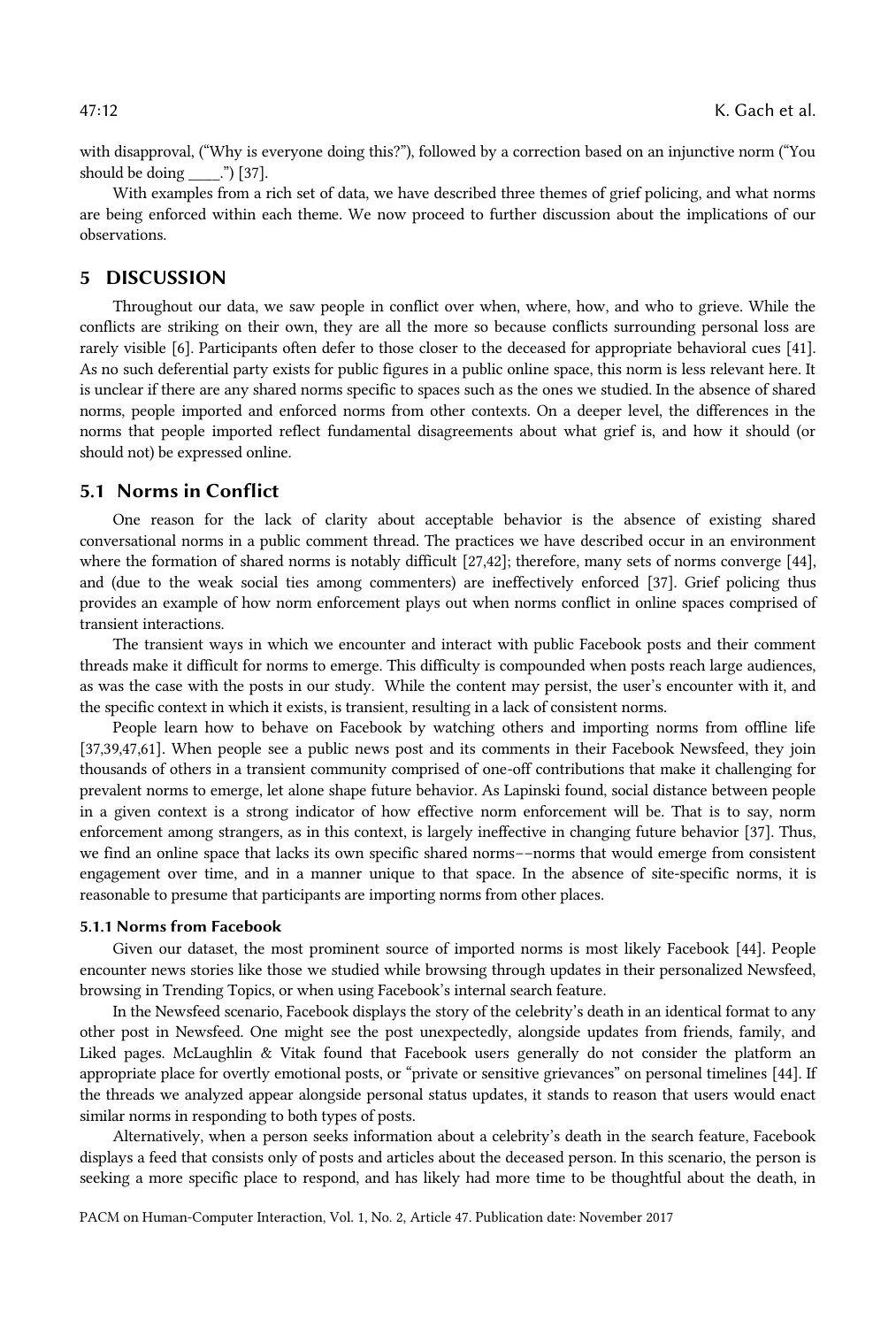contrast to the unexpected appearance in the previous example. Intentional seeking of information is comparable to someone who picks up a newspaper and turns to the Obituaries section: in thought and action, the person has prepared themselves to think about death and respond to it. Their intentionality forms a different context, and may cause them to think, "this is a grief space." News outlets (as well as any entity with a Facebook page) encourage engagement; they often contain requests for people to Like, Comment, and Share. So, when a user's search for information turns up posts that prompt engagement, this may create a context in which grief space norms seem most appropriate. As a comparison, intentionality is apparent on memorial "RIP" pages, where emotional posts are normal and expected [33,53]. Comment threads on public news posts present a hybrid context between a Newsfeed and a memorial page, so norms conflict.

One way to examine intentionality would be to consider dedicated Facebook fan pages of deceased celebrities. Because these are consistent, dedicated spaces for people who admire the person, they are both less public and less transient than news posts. Based on our findings in this study, we would hypothesize that established norms on fan pages would reduce the need for grief policing on fan pages, and that this would be an interesting direction for future work.

Though Facebook is unique in its volume and reach, it is not the only social media platform or online community. It possible that people are importing and enforcing norms from online memorials or sites that exist specifically for grief. Examples include online obituary sites like Legacy.com, or memorialized Facebook profiles and "RIP" pages [33].

#### **5.1.2 Norms from Offline Culture**

At any mention of a death, some people approach the comment thread as they would a funeral home book of condolences, writing mini-obituaries of their own [48]. In our data, commenters expressing grief addressed other fans of the deceased, or even the deceased's family, deferring to those who were closest to the person for how to act, what to say, or whether to speak at all. Broad cultural norms around death, while unique to people's varying local contexts [31], co-exist in these spaces. Policers who wish to enforce a grief space invoked injunctive norms from offline spaces, with comments requesting that people "please be respectful," "focus on good memories," and of course, "never speak ill of the dead." As an offline comparison, consider if someone at a funeral were to share negative information about the deceased––the injunctive norm is to allow for expressions of grief and remembrances of the deceased. Negativity would violate that norm, which we see imported into our data. At any mention of a death, some people approach the comment thread as they would a funeral home book of condolences, writing mini-obituaries of their own [48]. In our data, commenters expressing grief did this by addressing other fans of the deceased, or even the deceased's family, deferring to those who were closest to the person for what to say, or whether to speak at all. Broad cultural norms around death, while unique to people's varying local contexts [31], co-exist in these spaces. Policers who wish to enforce a grief space invoked injunctive norms from offline spaces, with comments requesting that people, "Please be respectful," and of course, "One must never speak ill of the dead." As an offline comparison, consider if someone at a funeral were to share negative information about the deceased––the injunctive norm is to allow for expressions of grief and remembrances of the deceased. Negativity would violate that norm, which we see imported into our data in comments policing "anyone who takes joy in anyone's death."

A public, online space where the family and loved ones are not present, is (according to some commenters) not a space for grief at all. For some, Facebook may be closer to the diner next door to the funeral home where people discuss what happened, and where there are fewer restrictions on what to say or how to act. Still other commenters may consider themselves to be at home reading the obituary of a stranger and respond without distinct grief or condolences, such as in comments on the cause of death. These commenters may not be aware of how public the comment thread is, and be confused by policing responses.

Among the people who do treat the space as one for grieving, their policing still falls in line with their cultural norms. Grieving a character or work that the deceased created does not make sense (as that lives on in perpetuity), so people police comments that, for example, mourn "Professor Snape" rather than Alan Rickman himself. Policing the grief of art maintains that grief is about an actual person. In this circumstance, the publicness of the grief does not offend.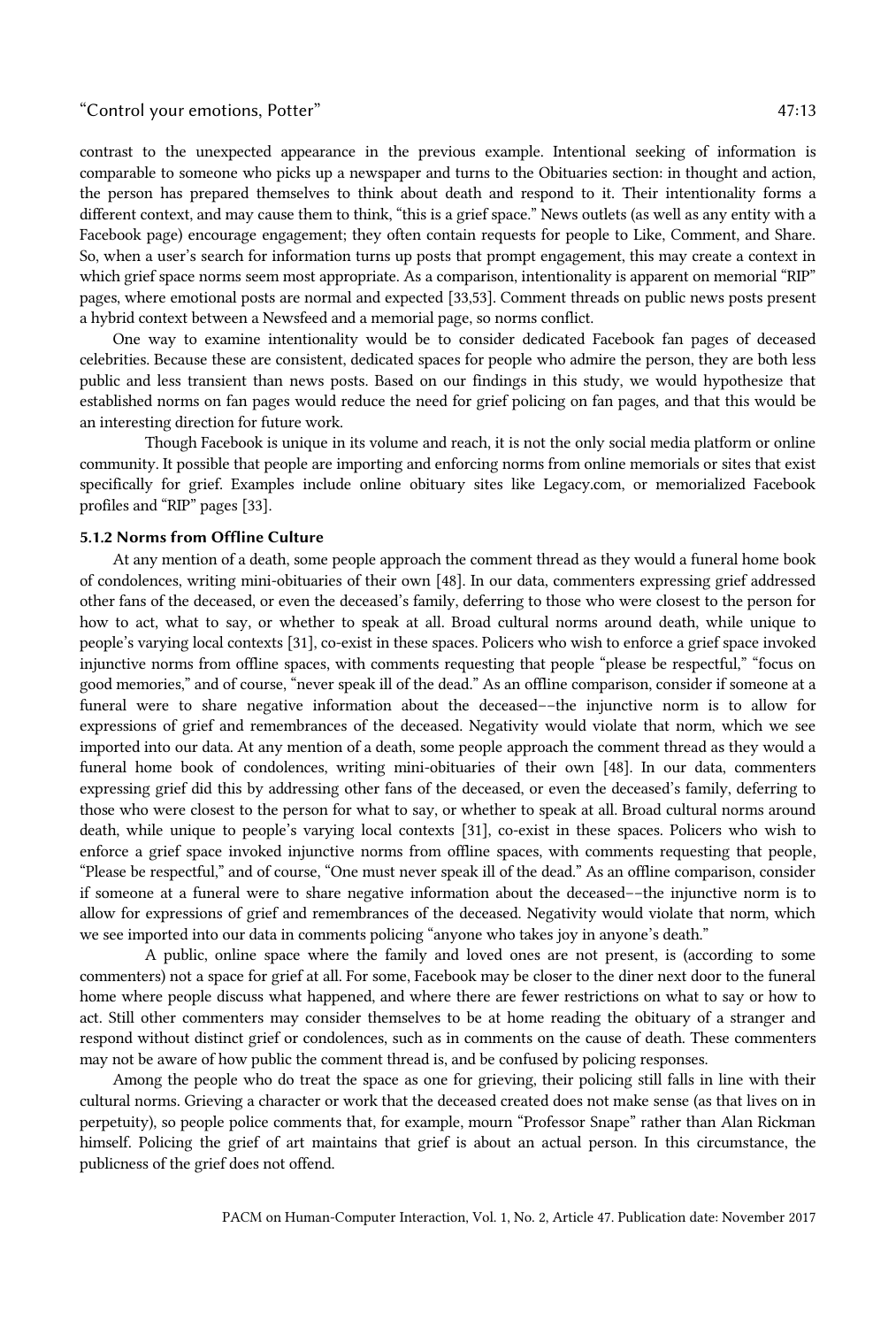# **5.2 Parasocial Grief in Public Comments**

We have theorized that grief policing occurs as commenters import conflicting norms from differing contexts. Here, we further explain what specific norms commenters enforced in our data set, and what their attempts at norm enforcement may tell us about both parasocial grief and online grief.

The degree to which online grief should be public vs. private is a key tension we see in our data; many comments we read claim that grief should be personal and private. Online comment threads are neither personal nor private, so we see policing engaging that contradiction.

We also see a tension between different norms that people carry over from other contexts and the norms around grief more broadly. The death of a celebrity is of public interest, but feels personal to fans of the deceased. That is what much of the policing behavior enforces: grief is for those who had a personal relationship with the deceased, and the individuals commenting here are only related to the deceased parasocially, through public social media and popular entertainment. There is a contradiction in expecting that one should grieve privately over a public figure, especially when one's parasocial relationship may have been strengthened in a community with other fans. This contradiction illuminates both the validity and the complexity of parasocial relationships. The parasocially bereaved are seeking online spaces to express their grief, and to grieve with others, but are instead finding spaces that do not always accommodate their needs. As the comment threads discussed here are quite public, grief policing statements reveal the norms that are emerging about public grief.

When commenters enforce the norms of a grief space within the comment thread, we may deduce three things about their views of parasocial grief. First, the commenters inherently recognize parasocial grief as valid; fans who express their sadness at the celebrity's death are seen as legitimately bereaved. Second, these policers assert that fans deserve an online space for grief and, third, that this comment thread should be such a space.

In sharp contrast, other commenters do not treat the comment space about a celebrity's death as a space for grief. These policers behave according to non-grief comment thread norms, such as disagreement, disapproval, critical thoughts, or loosely-related topics. In policing those who do express grief in the comments, they argue three things. First, these policers disregard the validity of parasocial grief. The reason for disregard of parasocial grief is due to their second point: that grief is merit-based or relationship-based (which is quite subjective, and prone to its own set of arguments). The third argument involves using the first two as a basis for diverting attention to things that do deserve grief, especially fallen soldiers, or the family of the deceased. Enforcing purely merit- and/or relationship-based grief refers back to the previous section, in which we discussed the cultural norm of grief as personal and private. A few outlying policers who enforced Facebook comments as a non-grief-space seemed to state that, even if parasocial grief is valid, grieving in public at all is inappropriate.

Indicating a fundamental disagreement about grief, policing reveals disagreement about who or "what" has died. Some astute commenters mention this, reminding fans that "you still have the Alan Rickman you love in all of his movies" (Rickman #56). This is sometimes used as a consolation, but other times is used as an accusation. The tone can be easily confused. The roots of policing behavior also reveal something that personal and parasocial grief have in common: the loss of future experiences with the person. Despite that major similarity, one reason that non-grief-space policers may not respect grieving fans is that they may not understand the relationships between the fans and the celebrities. As such, the norms policers import do not fully understand the relationship that is being grieved. Death is a moment where we acknowledge the impact that people had on our lives, in personal relationships as well as parasocial relationships; if no impact is recognized, no space will be given for acknowledgement.

# **5.3 Limitations and Future Work**

We recognize that, though the data presented here is rich in nuance, our study is limited by the use of observational data. We did not speak directly with commenters, and as a result cannot confirm their exact motivations or interpretations of the space. Likewise, while it is clear from our data that commenters are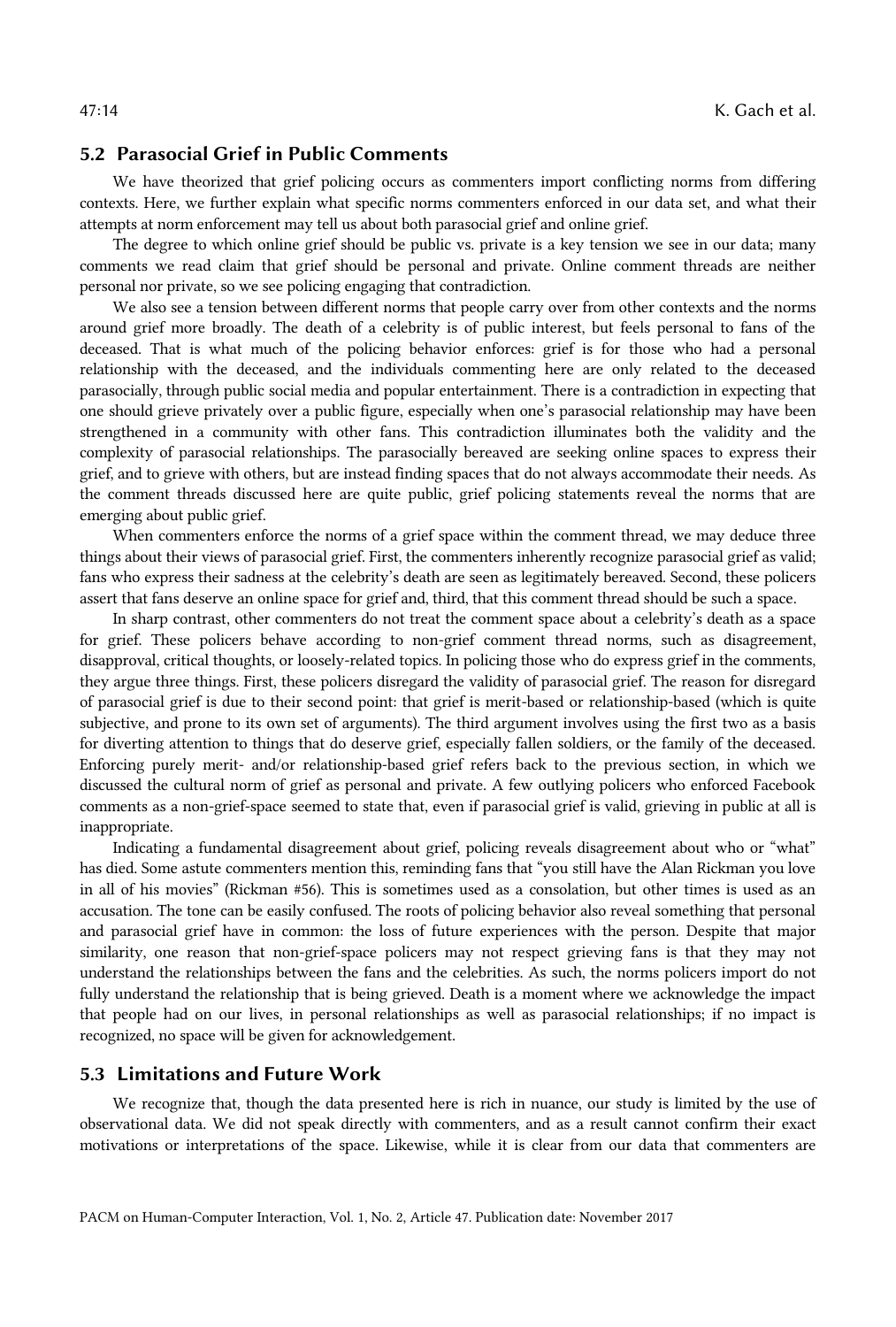enforcing social norms, the specific origin of a norm is not always clear. This is true of most norms scholarship in online spaces [10,39,44].

Public comment threads are also only a narrow subset of online interactions. We chose to look at public comments because we wanted to gain insight into *public* grief. The number of Likes, Shares, and Comments on these posts indicate their popularity. While we have documented grief policing practices that surround celebrity deaths and the comments on public Facebook posts, for now the generalizability of our study is limited.

Celebrity fansites in particular are one context worthy of future work. We suspect that fansites for the deceased would not contain policing as we have described here, as participants in those spaces would be more likely to share a group identity [47]. Examining the practices on celebrity fansites where participants have a shared identity and norms can emerge is a promising direction for future research.

# **6 CONCLUSION**

In our analysis of grief policing after the death of celebrities, we defined different forms of grief policing, characterized how grief policing is a result of conflicting norms in a transient online space, and addressed how those norms either discount or legitimize parasocial grief in online spaces. While grief policing initially seems to be petty disagreements about the memory of the deceased, we find it to be about two deeper issues: people's interpretations of grief, and their interpretations of the space as a site for grieving––or not.

# **6.1 Implications for Parasocial Grief**

While details of the celebrity's life, controversies, and cause of death are present in our data, we found such details to be tools for addressing an underlying disagreement about whether parasocial grief is legitimate grief. Disagreements about parasocial grief may reflect a larger cultural shift that coincides with ubiquitous digital social interactions, which have made parasocial relationships (and thus parasocial grief) more visible. Based on our data, it is clear that some commenters would benefit from an explicit norm or guideline that differentiates the comment thread as a space for grief (or not). Disagreement about the purpose of an online space is not unique to expressions of parasocial grief. In fact, this finding addresses the broader issue of incivility on the Internet. This paper highlights how the different expectations and social norms with which people enter a space shape how they engage the platform and how they understand themselves and others in their online interactions.

# **6.2 Implications for Online Norms**

 $\overline{\phantom{a}}$ 

Development of norms may be critical to group formation [44], but commenters in the threads we examined are not forming groups. So, we speculate that this transient online space challenges the emergence of norms. McLaughlin & Vitak found people respond to norm violations on Facebook (and thus make norms visible) by deleting or hiding content or unfriending people [44]. But in a space where commenters have no friends to unfriend, and no control to delete content, the only remaining interactive option for recourse is to comment one's corrections and disapproval.<sup>2</sup> Such comments make up our data: corrections and disapproval directed toward expressions of parasocial grief.

Our findings, first, contribute to the understanding of how people express grief online and legitimize the need for online spaces that accommodate expressions of grief in public and parasocial forms. Second, these findings matter because transience is an increasingly popular feature on major social media platforms. Beyond reddit, hashtags, and interest-based streams, Facebook's Messenger Day, Instagram's Stories, and Snapchat all

 $<sup>2</sup>$  During our first rounds of data collection, Facebook's Reactions feature had not been released, and was not a function for individual</sup> comments until May 2017. Further work in this area should include the uses and effects of this emotionally communicative feature.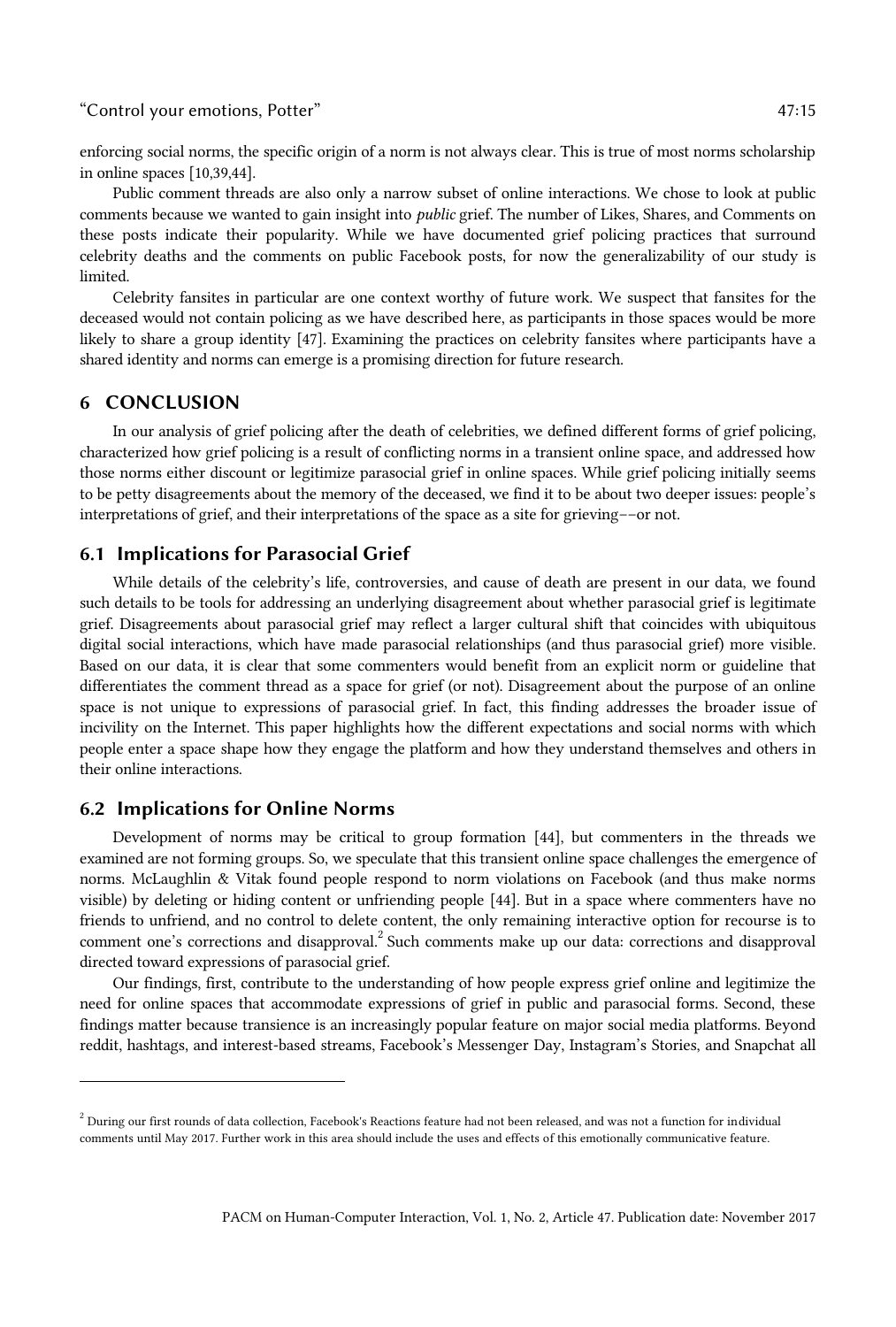offer their users increasingly transient interactions. Our analysis of norms in the context of grief (both personal and parasocial) provides further understanding of how transient engagement challenges the emergence of norms. Insights in this area will prove important for both creators and users of increasingly transient platforms [27]. Finally, by understanding norm formation in a specific context, we can better understand the broader issues of civility and cooperation in online conversation. When we understand that norms, rather than existing statically, are being imported, contested, and ineffectively enforced, what appears as uncivil online conversation can be attributed, in part, to a lack of shared context and established standards of behavior. As such, our analysis addresses the larger question, "Why can't we talk to each other?" with the hope that our approach may contribute to the future improvement of human discourse online.

# **ACKNOWLEDGMENTS**

We would like to thank the reviewers for their significant time and care in improving this paper. We would also like to thank the interdepartmental HCC community at CU Boulder for workshopping this paper, and engaging with our work in immeasurably helpful ways. The first author thanks Kyle Gach for his pedantic copy-editing and endless patience.

# **REFERENCES**

- [1] Ronald L. Akers and John Braithwaite. 1990. Crime, Shame, and Reintegration. *Contemporary Sociology* 19: 722. http://doi.org/10.2307/2072357
- [2] Ashley A Anderson, Dominique Brossard, Dietram A Scheufele, Michael A Xenos, and Peter Ladwig. 2014. The "Nasty Effect:" Online Incivility and Risk Perceptions of Emerging Technologies. *Journal of Computer-Mediated Communication* 19, 3: 373–387. http://doi.org/10.1111/jcc4.12009
- [3] Virginia Braun and Victoria Clarke. 2006. Using thematic analysis in psychology. *Qualitative Research in Psychology* 3, 2: 77–101. http://doi.org/10.1191/1478088706qp063oa
- [4] William J. Brown, Michael D. Basil, and Mihai C. Bocarnea. 2003. Social Influence of an International Celebrity: Responses to the Death of Princess Diana. *Journal of Communication* 53, 4: 587–605. http://doi.org/10.1111/j.1460-2466.2003.tb02912.x
- [5] Jed R. Brubaker, Lynn S. Dombrowski, Anita M. Gilbert, Nafiri Kusumakaulika, and Gillian R. Hayes. 2014. Stewarding a legacy: responsibilities and relationships in the management of post-mortem data. *Proceedings of the 32nd annual ACM conference on Human factors in computing systems - CHI '14*: 4157–4166. http://doi.org/10.1145/2556288.2557059
- [6] Jed R. Brubaker and Gillian R. Hayes. 2011. "We will never forget you [online]": An Empirical Investigation of Post-mortem MySpace Comments. *Proceedings of the ACM 2011 conference on Computer supported cooperative work*, 123–132. http://doi.org/10.1145/1958824.1958843
- [7] Jed R. Brubaker, Gillian R Hayes, and Paul Dourish. 2013. Beyond the Grave: Facebook as a Site for the Expansion of Death and Mourning. *The Information Society* 29, 3: 152–163. http://doi.org/10.1080/01972243.2013.777300
- [8] Jed R Brubaker and Vanessa Callison-Burch. 2016. Legacy Contact: Designing and Implementing Post-mortem Stewardship at Facebook. *Proceedings of the 2016 CHI Conference on Human Factors in Computing Systems - CHI '16*, ACM Press, 2908–2919. http://doi.org/10.1145/2858036.2858254
- [9] Amy Bruckman. 2002. Studying the amateur artist: A perspective on disguising data collected in human subjects research on the Internet. *Ethics and Information Technology* 4, 3: 217–231. http://doi.org/10.1093/hcr/28.2.157
- [10] Gary Burnett and Laurie Bonnici. 2003. Beyond the FAQ: Explicit and implicit norms in: Usenet newsgroups. *Library and Information Science Research* 25, 3: 333–351. http://doi.org/10.1016/S0740-8188(03)00033-1
- [11] Lily Canter. 2013. The Misconception of Online Comment Threads. *Journalism Practice* 7, 5: 604–619. http://doi.org/10.1080/17512786.2012.740172
- [12] Jennifer A Chandler, Jeffrey A Sun, and Eric Racine. 2017. Online public reactions to fMRI communication with patients with disorders of consciousness: Quality of life, end-of-life decision making, and concerns with misdiagnosis. *AJOB Empirical Bioethics* 8, 1: 40–51. http://doi.org/10.1080/23294515.2016.1226199
- [13] Juliet Corbin and Anselm Strauss. 2008. *Basics of Qualitative Research (3rd ed.): Techniques and Procedures for Developing Grounded Theory*. SAGE Publications, Inc. http://doi.org/10.4135/9781452230153
- [14] Jocelyn M. DeGroot and Alex P. Leith. 2015. R.I.P. Kutner: Parasocial Grief Following the Death of a Television Character. *OMEGA - Journal of Death and Dying*. http://doi.org/10.1177/0030222815600450
- [15] Nicholas Diakopoulos and Mor Naaman. 2011. Topicality, time, and sentiment in online news comments. *Proceedings of the 2011 annual conference extended abstracts on Human factors in computing systems - CHI EA '11*, ACM Press, 1405. http://doi.org/10.1145/1979742.1979782
- [16] Nicholas Diakopoulos and Mor Naaman. 2011. Towards quality discourse in online news comments. *Proceedings of the ACM 2011 conference on Computer supported cooperative work - CSCW '11*, ACM Press, 133. http://doi.org/10.1145/1958824.1958844
- [17] Stephanie Edgerly, Emily K Vraga, Kajsa E Dalrymple, Timothy Macafee, and Timothy K F Fung. 2013. Directing the Dialogue: The Relationship Between YouTube Videos and the Comments They Spur. *Journal of Information Technology & Politics* 10, 3: 276–292. http://doi.org/10.1080/19331681.2013.794120
- [18] Robert C. Ellickson. 1986. Of Coase and Cattle: Dispute Resolution among Neighbors in Shasta County. *Stanford Law Review* 38, 3: 623– 687. http://doi.org/10.2307/1228561
- [19] K. Eyal and J. Cohen. 2006. When Good Friends Say Goodbye: A Parasocial Breakup Study. *Journal of Broadcasting & Electronic Media* 50, 3: 502–523.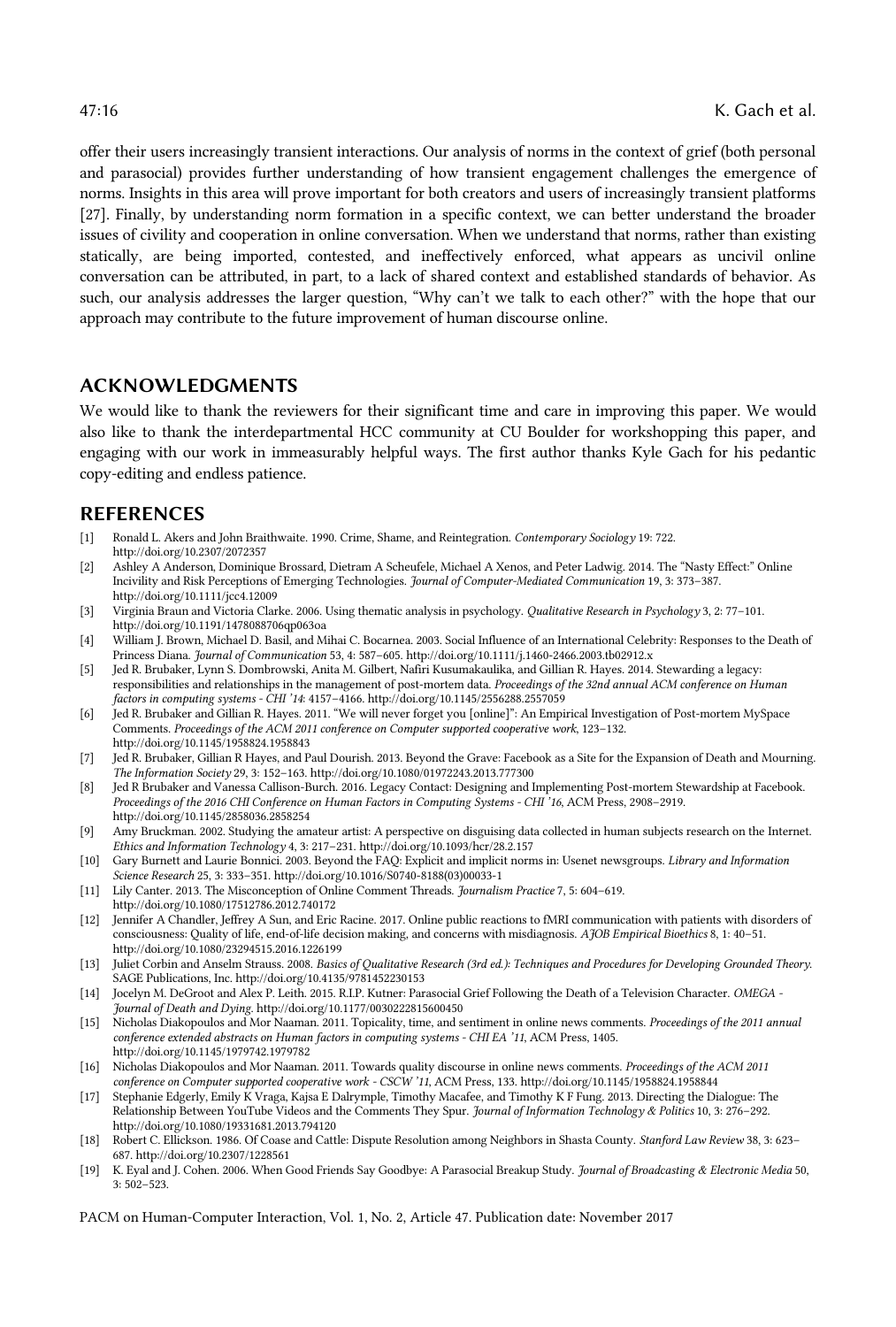- [20] Shon Faye. 2016. So how should we grieve for David Bowie? *Dazed*. Retrieved from http://www.dazeddigital.com/artsandculture/article/29137/1/so-how-should-we-grieve-for-david-bowie
- [21] Casey Fiesler, Jessica L Feuston, and Amy S Bruckman. 2015. Understanding Copyright Law in Online Creative Communities. *Computer Supported Cooperative Work and Social Computing*, 1: 116–129. http://doi.org/10.1145/2675133.2675234
- [22] Casey Fiesler, Cliff Lampe, and Amy S Bruckman. 2016. Reality and perception of copyright terms of service for online content creation. *Proceedings of the 19th ACM Conference on Computer-Supported Cooperative Work & Social Computing*, 1450–1461. http://doi.org/10.1145/2818048.2819931
- [23] Megan Garber. 2016. Enter the Grief Police. *The Atlantic*. Retrieved from
- https://www.theatlantic.com/entertainment/archive/2016/01/enter-the-grief-police/424746/
- [24] Gisela Gil-Egui, Rebecca Kern-Stone, and Abbe E. Forman. 2016. Till death do us part? Conversations with deceased celebrities through memorial pages on Facebook. *Celebrity Studies*: 1–16. http://doi.org/10.1080/19392397.2016.1259076
- [25] Jeffrey Gottfired and Elisa Shearer. 2016. News use across social media platforms 2016. *Pew Research Center* 26. Retrieved from http://www.journalism.org/2016/05/26/news-use-across-social-media-platforms-2016/
- [26] Richard Jackson Harris and Fred W Sanborn. 2014. A cognitive psychology of mass communication. *A cognitive psychology of mass communication.*
- [27] Matthew Heston. 2016. (In)visible Cities: An Exploration of Social Identity, Anonymity and Location-Based Filtering on Yik Yak. *iConference 2016 Proceedings*, iSchools. http://doi.org/10.9776/16152
- [28] Donald Horton and R Richard Wohl. 1956. Mass Communication and Para-social Interaction. *Psychiatry* 19: 215–29. http://doi.org/10.1521/00332747.1956.11023049
- [29] Sali Hughes. 2016. I've had it up to here with the grief police. *The Pool*. Retrieved from https://www.the-pool.com/newsviews/opinion/2016/2/sali-hughes-on-the-bowie-grief-police
- [30] Jeffrey W. Kassing and Jimmy Sanderson. 2009. "You're the Kind of Guy That We All Want for a Drinking Buddy": Expressions of Parasocial Interaction on Floydlandis.com. *Western Journal of Communication* 73, 2: 182–203. http://doi.org/10.1080/10570310902856063
- [31] Robert Kastenbaum and Ruth Aisenberg. 1972. *The psychology of death*. Springer Publishing Company. [32] Brian C. Keegan and Jed R. Brubaker. 2015. "Is" to "Was": Coordination and Commemoration on Posthumous Wikipedia Biographies. *CSCW '15 Proceedings of the 18th ACM Conference on Computer Supported Cooperative Work & Social Computing*: 533–546. http://doi.org/10.1145/2675133.2675238
- [33] Lisbeth Klastrup. 2015. "I didn't know her, but…": parasocial mourning of mediated deaths on Facebook RIP pages. *New Review of Hypermedia and Multimedia* 21, 1–2: 146–164. http://doi.org/10.1080/13614568.2014.983564
- [34] Robert Kolker. 2005. The Grief Police. *New York Magazine*, 9. Retrieved from http://nymag.com/nymetro/news/sept11/features/15140/ [35] Cliff Lampe, Paul Zube, Jusil Lee, Chul Hyun Park, and Erik Johnston. 2014. Crowdsourcing civility: A natural experiment examining the effects of distributed moderation in online forums. *Government Information Quarterly* 31, 2: 317–326. http://doi.org/10.1016/j.giq.2013.11.005
- [36] Patricia G. Lange. 2014. Commenting on YouTube rants: Perceptions of inappropriateness or civic engagement? *Journal of Pragmatics* 73: 53–65. http://doi.org/10.1016/j.pragma.2014.07.004
- [37] Maria Knight Lapinski and Rajiv N. Rimal. 2005. An explication of social norms. *Communication Theory 15*, 127–147. http://doi.org/10.1093/ct/15.2.127
- [38] Lawrence Lessig. 2009. *Code: And other laws of cyberspace*. Basic Books Inc., New York, NY.
- [39] Rosa Mikeal Martey and Jennifer Stromer-Galley. 2007. The Digital Dollhouse. *Games and Culture* 2, 4: 314–334. http://doi.org/10.1177/1555412007309583
- [40] Alice Marwick. 2015. You May Know Me From YouTube: (Micro)-Celebrity in Social Media. In *A Companion to Celebrity*, P.D. Marshall and S. Redmond (eds.). John Wiley & Sons Inc., Hoboken, NJ, 333–350.
- [41] Alice Marwick and Nicole B. Ellison. 2012. "There Isn't Wifi in Heaven!" Negotiating Visibility on Facebook Memorial Pages. *Journal of Broadcasting & Electronic Media* 56, 3: 378–400. http://doi.org/10.1080/08838151.2012.705197
- [42] Christina Masden and W Keith Edwards. 2015. Understanding the Role of Community in Online Dating. *Proceedings of the 33rd Annual ACM Conference on Human Factors in Computing Systems - CHI '15*, ACM Press, 535–544. http://doi.org/10.1145/2702123.2702417
- [43] Michael Massimi and Ronald M. Baecker. 2011. Dealing with death in design. *Proceedings of the 2011 annual conference on Human factors in computing systems - CHI '11*, ACM Press, 1001. http://doi.org/10.1145/1978942.1979092
- [44] Caitlin McLaughlin and Jessica Vitak. 2012. Norm evolution and violation on Facebook. *New Media & Society* 14, 2: 299–315. http://doi.org/10.1177/1461444811412712
- [45] Joshua Meyrowitz. 1994. The life and death of media friends: New genres of intimacy and mourning. In *American heroes in a media age*, S. J. Drucker and R. S. Cathert (eds.). Hampton Press, Inc., Cresskill, NJ, 62–81.
- [46] Wendy Moncur and David Kirk. 2014. An emergent framework for digital memorials. *Proceedings of the 2014 conference on Designing interactive systems - DIS '14*, ACM Press, 965–974. http://doi.org/10.1145/2598510.2598516
- [47] Wendy Moncur, Kathryn M. Orzech, and Fergus G. Neville. 2016. Fraping, social norms and online representations of self. *Computers in Human Behavior* 63: 125–131. http://doi.org/10.1016/j.chb.2016.05.042
- [48] Joji Mori, Martin Gibbs, Michael Arnold, Bjorn Nansen, and Tamara Kohn. 2012. Design considerations for after death. *Proceedings of the 24th Australian Computer-Human Interaction Conference on - OzCHI '12*, ACM Press, 395–404. http://doi.org/10.1145/2414536.2414599
- [49] Bjorn Nansen, Michael Arnold, Martin Gibbs, Tamara Kohn, and James Meese. 2016. Remembering Zyzz: Distributed Memories on Distributed Networks. In *Memory in a Mediated World*. Palgrave Macmillan UK, London, 261–280. http://doi.org/10.1057/9781137470126\_16
- [50] Brendan O'Neill. 2016. That thing you're feeling about Bowie it isn't grief. *Spiked*. Retrieved from http://www.spikedonline.com/newsite/article/that-thing-youre-feeling-about-bowie-it-isnt-grief/17803
- [51] Maddie Palmer. 2015. From Grief Police To Tragedy Hipsters: The Seven Most Unhelpful Arguments That Took Over The Media After The Paris Attacks. *Junkee*. Retrieved from http://junkee.com/from-grief-police-to-tragedy-hipsters-the-seven-most-unhelpful-argumentsthat-took-over-the-media-after-the-paris-attacks/69619
- [52] Jessica. A. Pater, Moon. K. Kim, Elizabeth. D. Mynatt, and Casey Fiesler. 2016. Characterizations of Online Harassment. *Proceedings of the 19th International Conference on Supporting Group Work - GROUP '16*, ACM Press, 369–374. http://doi.org/10.1145/2957276.2957297
- [53] Whitney Phillips. 2011. LOLing at tragedy: Facebook trolls, memorial pages and resistance to grief online. *First Monday* 16, 12. http://doi.org/10.5210/fm.v16i12.3168